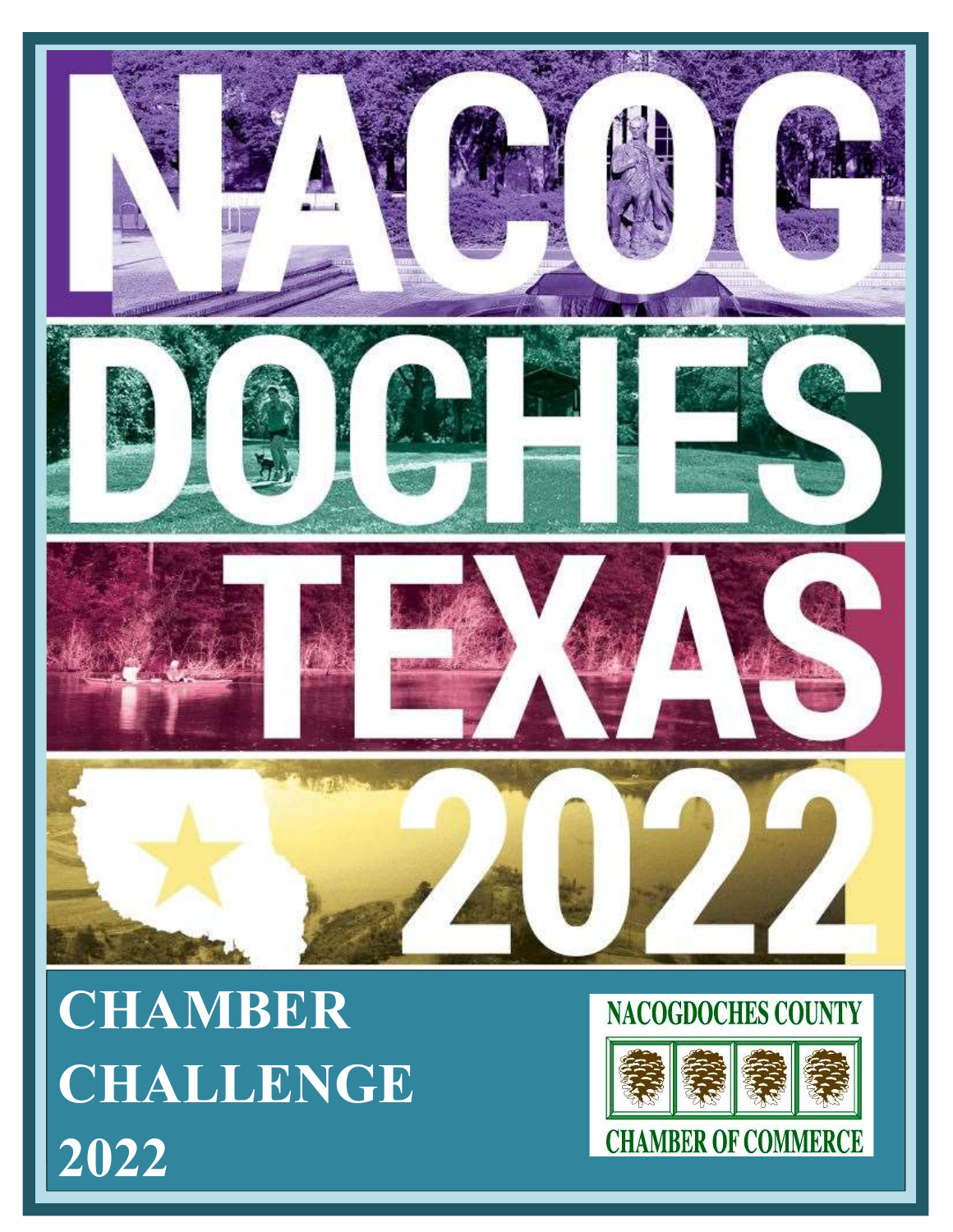## **Table of Contents**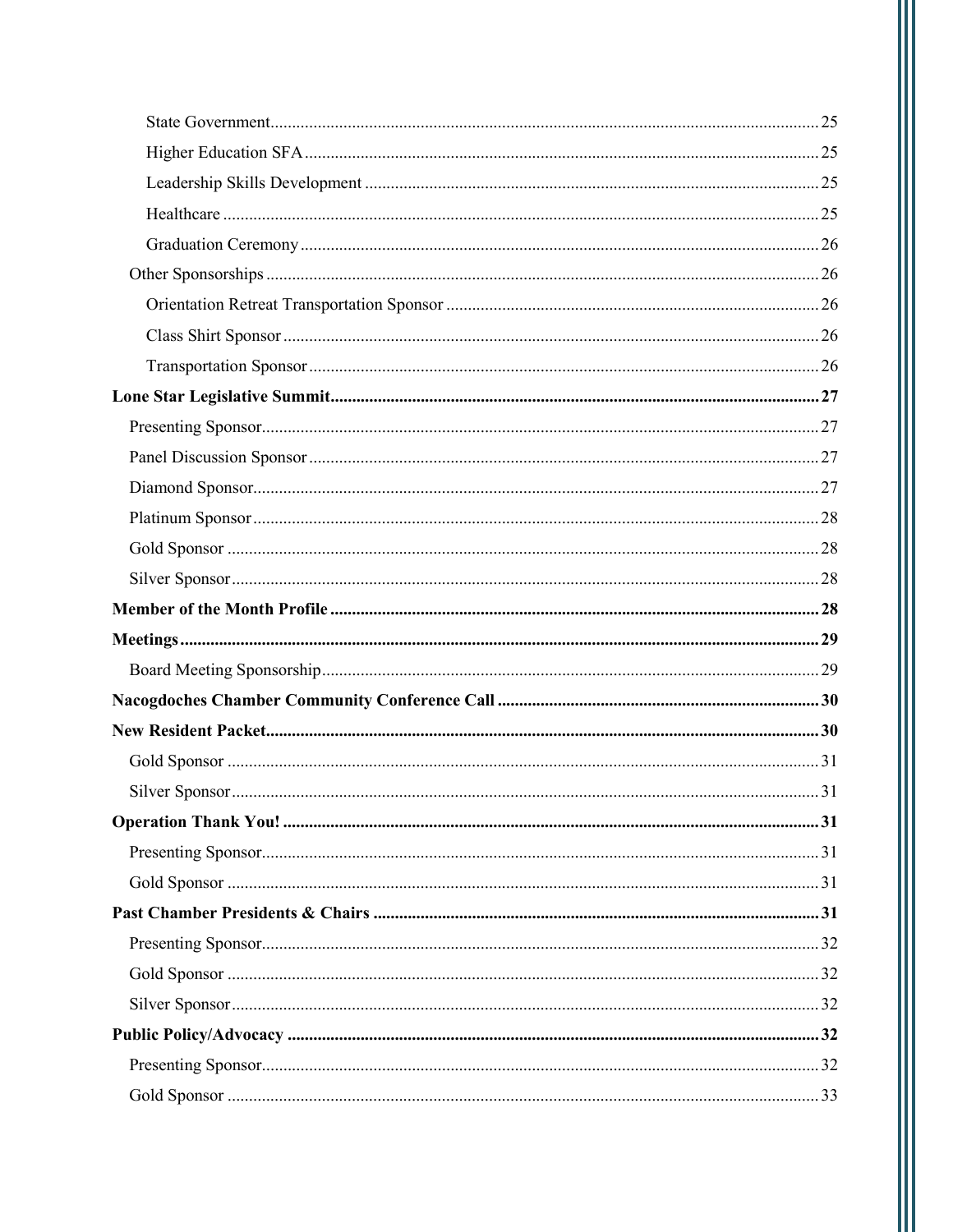*Thank You* for your interest in sponsoring the events and programs of the Nacogdoches County Chamber of Commerce. There is a wide variety of sponsorships available and if you have any questions about the benefits, please let us know.

COVID-19 has required all of us to be flexible, adaptable, and versatile, with this in mind the Chamber has made the decision not send invoices for sponsorships until two months prior to the event.

### **Alive After Five**

This business after hours mixer brings approximately 150 business people together at a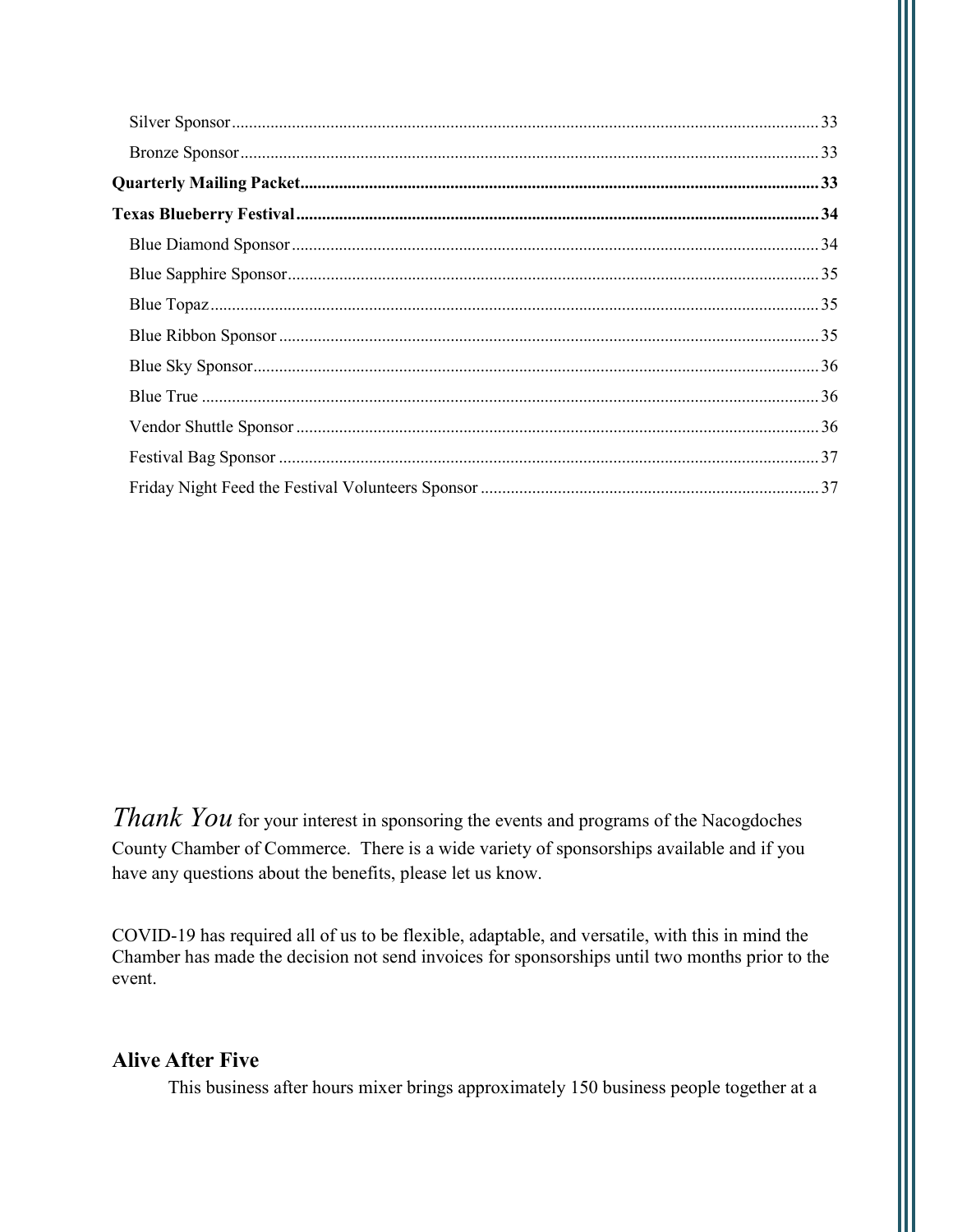Chamber member's location, spotlighting that business. Attendees exchange information, distribute business cards, and enjoy fellowship and forming new relationships. Members are eligible to win door prizes, including cash jackpots that go as high as \$1,000. Admission is free to members and their guests.

Benefits: Sponsoring company is responsible for any food and beverages and door prizes they wish to provide. The host will also work with Chamber staff to produce either an invitation postcard to be mailed by the Chamber or an invitation to be inserted in the monthly mailing. Sponsors are encouraged to treat Alive After Five as a networking opportunity and have a table or other display prominently featured to promote their products or services. Publicity includes recognition in newsletter, Chamber News, and event calendar (distributed to 1,000 business contacts), the Business Digest events sidebar published in The Daily Sentinel, recognition in e-newsletter (sent to 3,200 email addresses), email blast to Chamber Ambassadors (approx. 300), the Chamber online event calendar, Nacogdoches.org (site receives an average of 7,000 visits per month), and public service announcements broadcast on local radio stations. The host will have up to 10 minutes at the event to welcome guests and explain the products and services showcased at the event. The Alive After Five committee will advise host so as to make the most of this exclusive monthly Chamber event opportunity. Includes "Enhanced" status in the online directory.

#### 2022 Alive After Five events - 1 available each month - \$1,000

| <b>January</b>  | May           | <b>September</b> |
|-----------------|---------------|------------------|
| <b>February</b> | June          | October          |
| March           | July          | <b>November</b>  |
| April           | <b>August</b> | <b>December</b>  |

#### Annual Meeting & Membership Banquet

The Annual Chamber Meeting and Membership Banquet in September is one of the Nacogdoches County Chamber's signature events. Approximately 500 people gather to celebrate the Chamber's recent accomplishments and look ahead at the issues and opportunities for the Nacogdoches area. The event begins with a social hour at 6 p.m. with guests enjoying networking. Dinner begins at 6:30 p.m. and features the passing of the gavel to the new board chairman, induction of the board of directors, and presentation of the Gary Justice Business Excellence Awards, Non-Profit, and Citizen of the Year.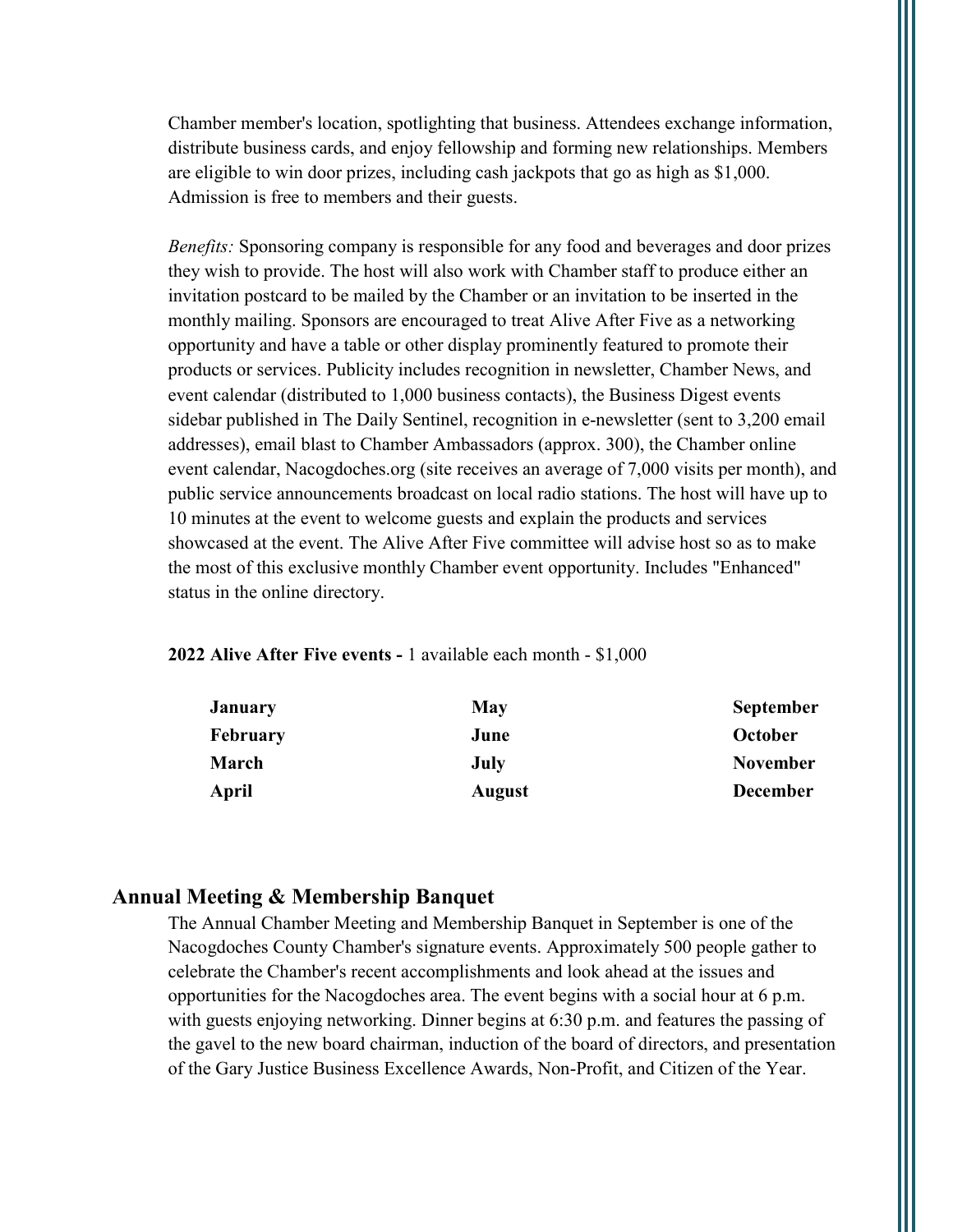#### Page  $|7$

#### Presenting Sponsor - \$4,000 - 1 of 1 available

Benefits:

- Receives top billing in advance publicity; recognition on Chamber web site (which receives an average of 7,000 visits per month); top billing in Chamber newsletter (distributed to 1,000 business contacts);
- recognition in Chamber videos and slideshows;
- top billing on materials printed for the event;
- two reserved tables for eight in a prime location with CEO or representative recognized from the lectern;
- signage, including company's logo;
- special recognition in the Banquet Program and on event ticket;
- corporate identification at table;
- recognition in e-newsletter (sent to 3,200 email addresses) and weekly enews blast (sent to 300 Ambassadors and volunteers).
- Recognition in Thank You advertisement that will run after the event.
- Includes "Enhanced" status in the online directory.

### Gold Sponsor - \$2,000 - 4 of 4 available

Benefits:

- Receives recognition in advance publicity; recognition on Chamber website (which receives an average of 7,000 visits per month); recognition in Chamber newsletter (distributed to 1,000 business contacts);
- recognition in slideshow;
- recognition on materials printed for the event; one reserved table for eight in a prime location;
- signage with corporate recognition; recognition in the Banquet Program;
- corporate identification at table;
- recognition in e-newsletter (sent to 3,200 email addresses) and weekly enews blast (sent to 300 Ambassadors and volunteers).
- Recognition in Thank You advertisement that will run after the event.

#### Silver Sponsor - \$1,000 - 8 of 8 available

- Receives recognition in advance publicity; recognition on Chamber website (which receives an average of 7,000 visits per month);
- recognition in slideshow;
- one reserved table for eight;
- signage with corporate recognition;
- recognition in the Banquet Program;
- corporate identification at table;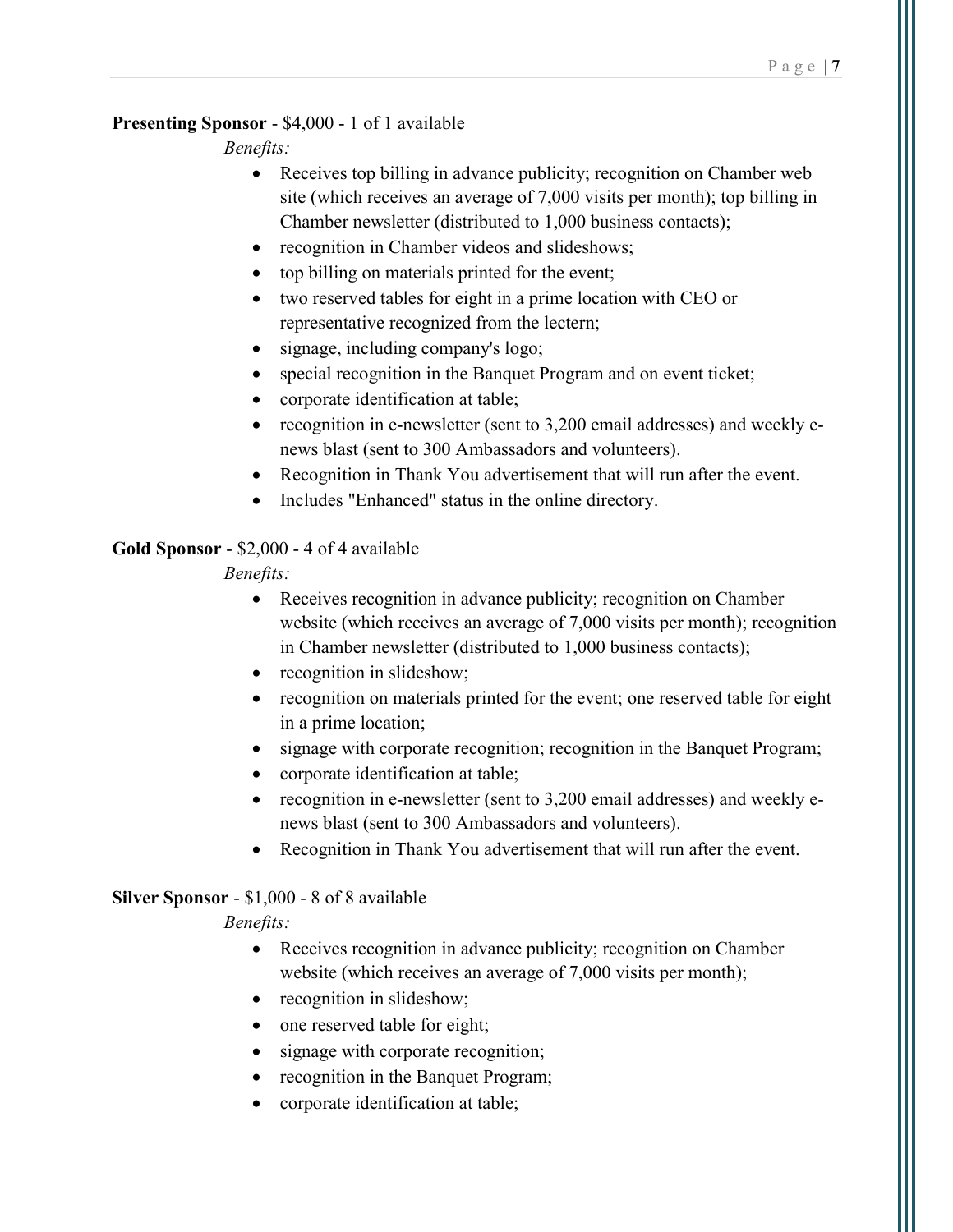- recognition in e-newsletter (sent to 3,200 email addresses).
- Recognition in Thank You advertisement that will run after the event.
- Includes "Enhanced" status in the online directory.

### Bronze Sponsor - \$750 - 30 of 30 available

Benefits:

- Recognition on Chamber website (which receives an average of 7,000 visits per month);
- reserved table for eight;
- recognition in the Banquet Program;
- corporate identification at table.

#### Citizen of the Year Sponsor - \$1,000 - 1 of 1 available

#### Benefits:

- Receives recognition in advance publicity; recognition on Chamber website (which receives an average of 7,000 visits per month);
- recognition in Chamber newsletter (distributed to 1,000 business contacts);
- recognition in slideshow;
- recognition in the Citizen of the Year video;
- recognition on materials printed for the event;
- reserved table for eight;
- recognition in the Banquet Program;
- recognition in e-newsletter (sent to 3,200 email addresses) and weekly e-news blast (sent to 300 Ambassadors and volunteers).
- Presentation of award at event and photo with award recipient.
- Recognition in Thank You advertisement that will run after the event.
- Includes "Enhanced" status in the online directory.

#### Small Business of the Year Sponsor - \$1,000 - 1 of 1 available

--A Gary Justice Business Excellence Award--

- Sponsor receives recognition in advance publicity; recognition on Chamber website (which receives an average of 7,000 visits per month); recognition in Chamber newsletter (distributed to 1,000 business contacts);
- recognition in slideshow;
- recognition in the Small Business of the Year video;
- recognition on materials printed for the event;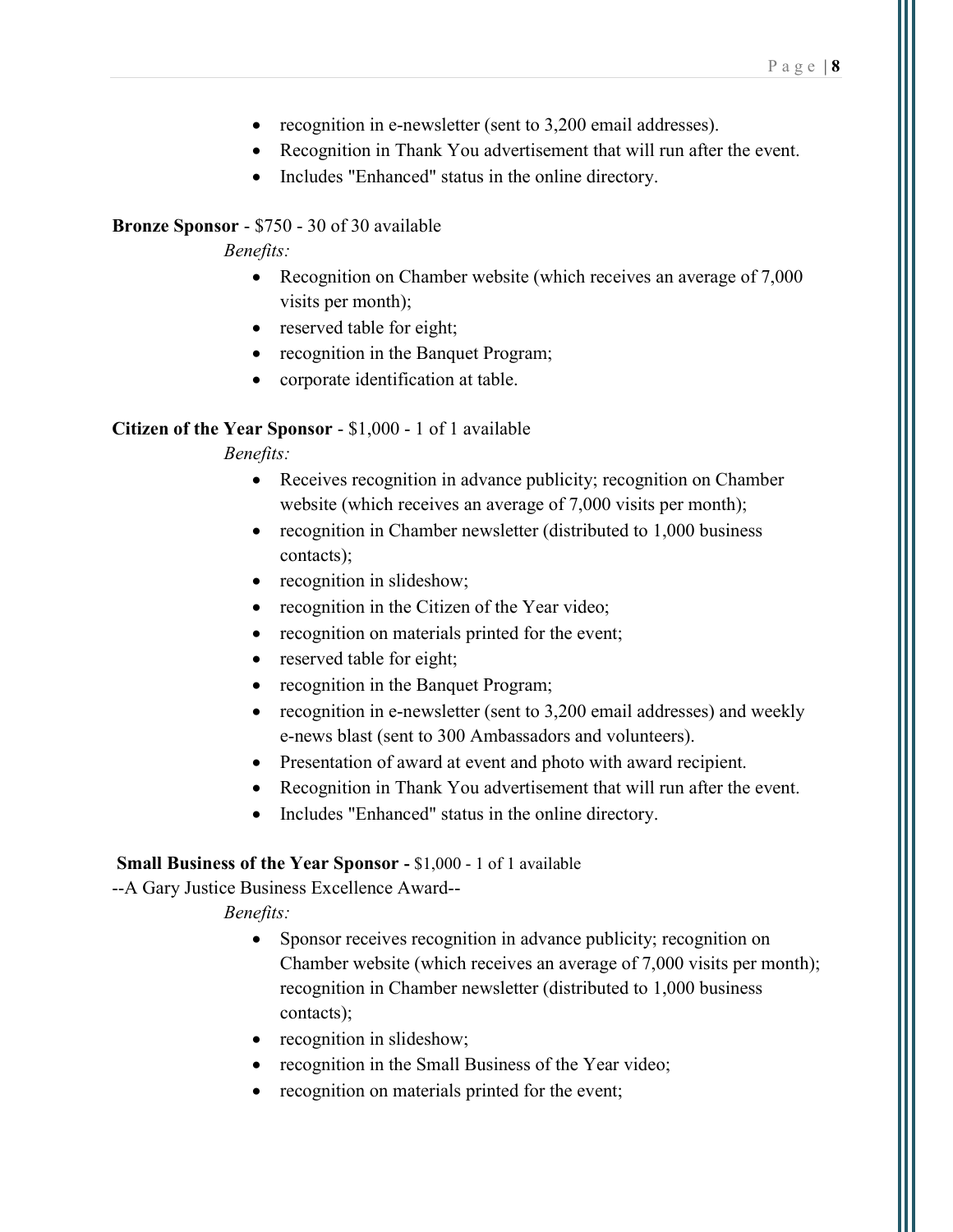- reserved table for eight;
- recognition in the Banquet Program;
- recognition in e-newsletter (sent to 3,200 email addresses) and weekly enews blast (sent to 300 Ambassadors and volunteers).
- Presentation of award at event and photo with award recipient.
- Recognition in Thank You advertisement that will run after the event.
- Includes "Enhanced" status in the online directory.

#### Medium Business of the Year Sponsor - \$1,000 - 1 of 1 available

--A Gary Justice Business Excellence Award--

Benefits:

- Sponsor receives recognition in advance publicity; recognition on Chamber website (which receives an average of 7,000 visits per month); recognition in Chamber newsletter (distributed to 1,000 business contacts);
- recognition in slideshow;
- recognition in the Medium Business of the Year video;
- recognition on materials printed for the event;
- reserved table for eight;
- recognition in the Banquet Program;
- recognition in e-newsletter (sent to 3,200 email addresses) and weekly enews blast (sent to 300 Ambassadors and volunteers);
- Presentation of award at event and photo with award recipient.
- Recognition in Thank You advertisement that will run after the event.
- Includes "Enhanced" status in the online directory.

#### Large Business of the Year - \$1,000 - 1 of 1 available

--A Gary Justice Business Excellence Award--

- Sponsor receives recognition in advance publicity; recognition on Chamber website (which receives an average of 7,000 visits per month); recognition in Chamber newsletter (distributed to 1,000 business contacts);
- recognition in slideshow;
- recognition in the Large Business of the Year video;
- recognition on materials printed for the event;
- reserved table for eight;
- recognition in the Banquet Program;
- recognition in e-newsletter (sent to 3,200 email addresses) and weekly e-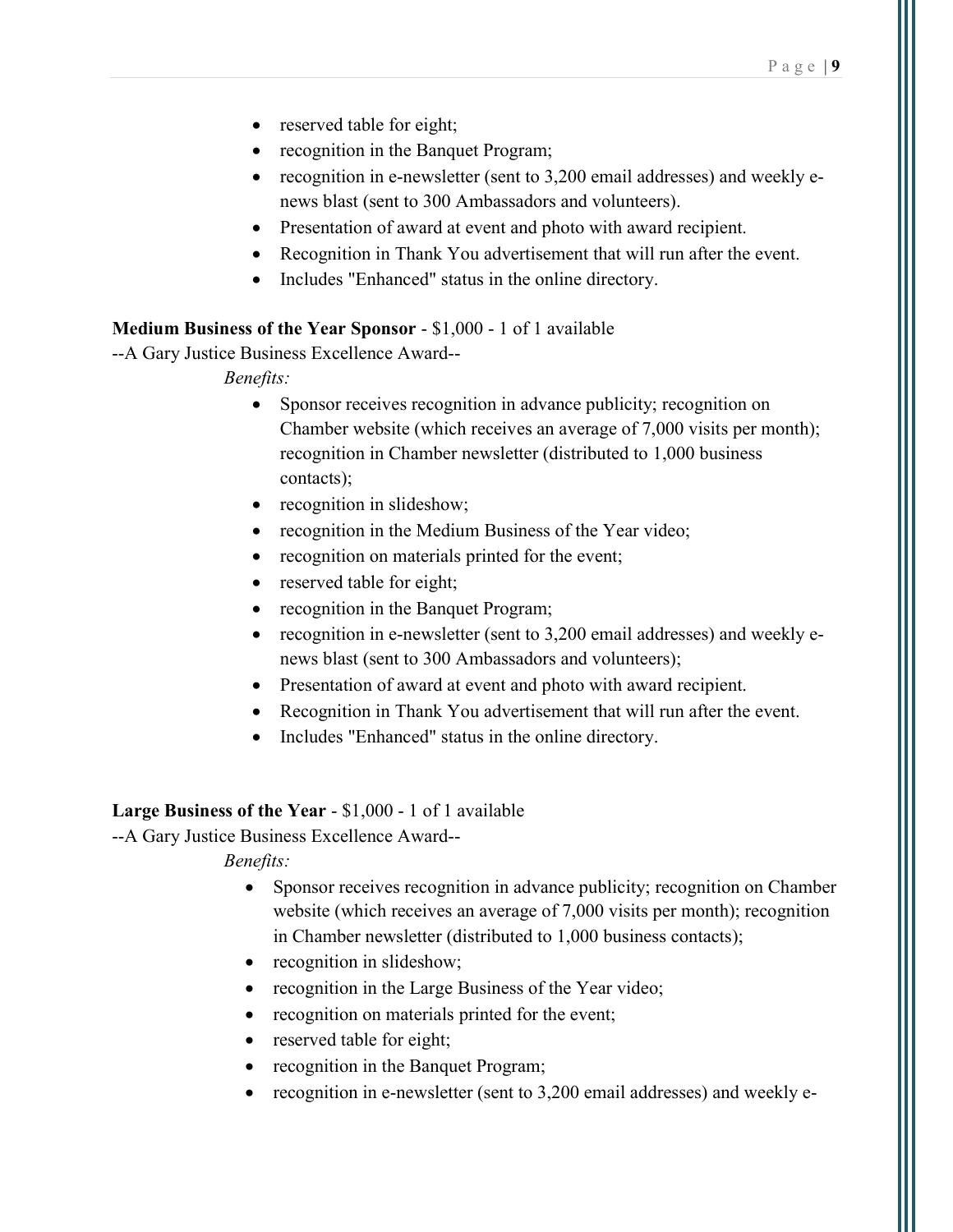news blast (sent to 300 Ambassadors and volunteers).

- Presentation of award at event and photo with award recipient.
- Recognition in Thank You advertisement that will run after the event.
- Includes "Enhanced" status in the online directory.

#### Non-Profit of the Year - \$1,000 - 1 of 1 available

Benefits:

- Receives recognition in advance publicity; recognition on Chamber website (which receives an average of 7,000 visits per month); recognition in Chamber newsletter (distributed to 1,000 business contacts);
- recognition in slideshow;
- recognition in the Non-Profit of the Year video;
- recognition on materials printed for the event;
- reserved table for eight;
- recognition in the Banquet Program;
- recognition in e-newsletter (sent to 3,200 email addresses) and weekly enews blast (sent to 300 Ambassadors and volunteers).
- Presentation of award at event and photo with award recipient.
- Recognition in Thank You advertisement that will run after the event.
- Includes "Enhanced" status in the online directory.

### Blueberry Golf Bash

The Chamber's golf tournament held at a Nacogdoches golf course is the premier business golf tournament and an excellent opportunity to network in a relaxed atmosphere with community leaders and potential business clients. This event is promoted in the Chamber News monthly newsletter, mailed to approximately 1,000 members, community leaders and elected officials; the Chamber Connection e-Newsletter reaching 3,200 contacts; the weekly e-News events reminder reaching 200 contacts; and the Chamber web site, nacogdoches.org. The tournament is a four-man scramble with a maximum of 32 teams competing.

#### Title Sponsor - \$4,000 - 1 of 1 available

- Top billing in all advance publicity, registration form and on event signage;
- Recognition on Chamber web site (which receives an average of 7,000 hits per month), in the Chamber News newsletter (mailed to 1,000 members); Chamber Connection e-Guide (sent to 3,200 members and community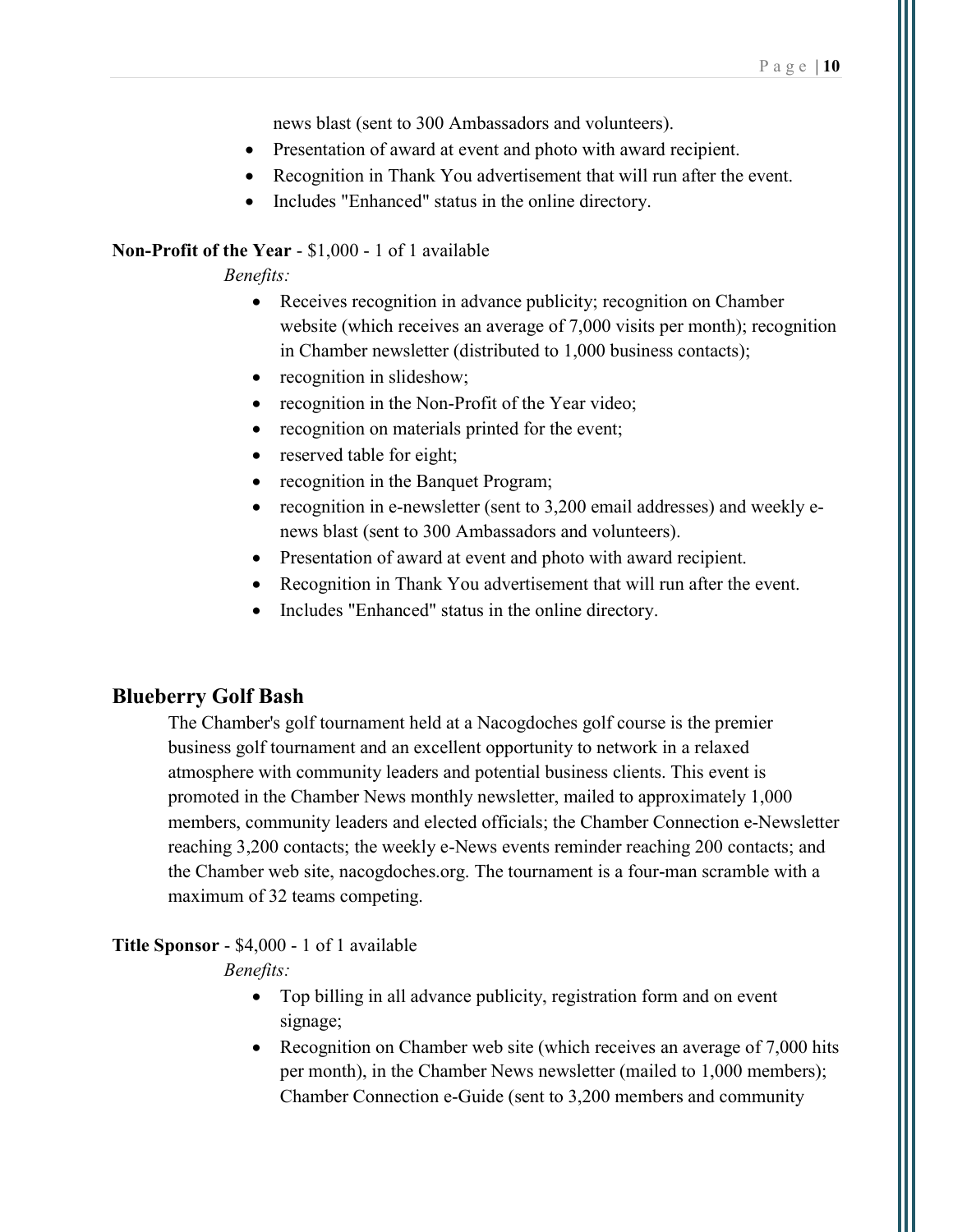leaders); press release to local media, and radio public service announcements.

- Opportunity to do PSA's and in person radio visits to promote event.
- 3 teams (12 players); free team mulligans and 25-ft string.
- Sponsor will have a  $10x10'$  space near the club house or score box to display products and/or information.
- Includes "Enhanced" status in the online directory.

#### Eagle Sponsor - \$2,000 - 2 of 2 available

Benefits:

- 3 teams (12 players); free team mulligans and 25-ft string.
- Recognition on Chamber web site, nacogdoches.org; in Chamber Connection e-Guide (sent to 3,200 contacts).
- Tee Box sponsor sign.
- Sponsor will have a  $10x10'$  space near the club house or score box to display products and/or information.
- Includes "Enhanced" status in the online directory

#### Birdie Sponsor - \$1,200 - 4 of 4 available

#### Benefits:

- 2 teams (8 players); free team mulligans and 25-ft string.
- Recognition on Chamber web site, nacogdoches.org; in Chamber Connection e-Guide (sent to 3,200 contacts).
- Tee Box sponsor sign.

#### Par Sponsor - \$600 - 20 of 20 available

#### Benefits:

- 1 team (4 players); free team mulligans and 25-ft string.
- Recognition on Chamber web site, nacogdoches.org.
- Tee Box sponsor sign.

#### Beverage/Snack Cart Sponsor - \$750 - 4 of 4 available

- Includes 1 team (4 players); free team mulligans and 25-ft string.
- Signage on Snack/Beverage Carts.
- Recognition on Chamber web site.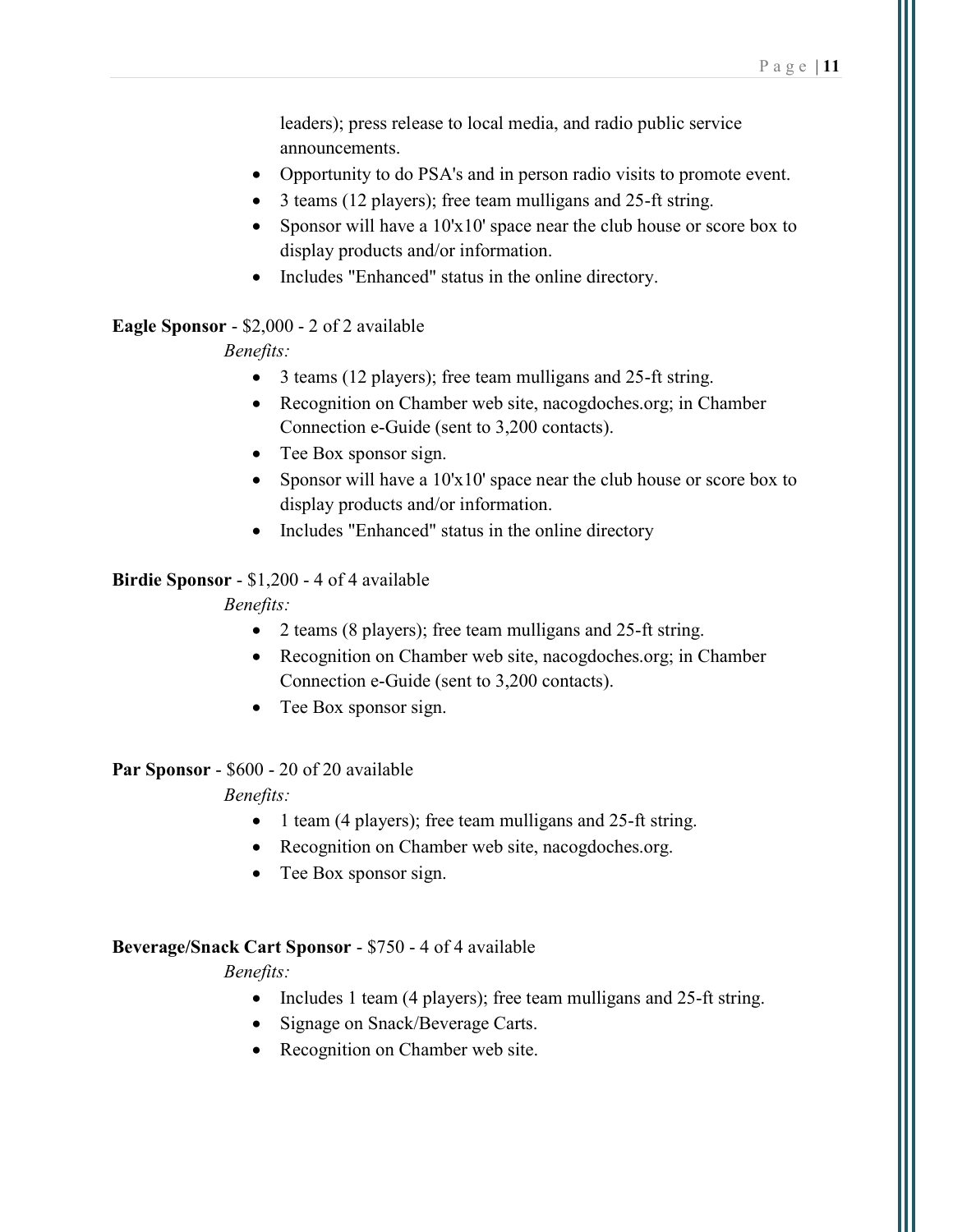#### Golf Cart Sponsor - \$1,000 - 1 of 1 available

Benefits:

- Includes 1 team (4 players); free team mulligans and 25-ft string.
- Signage on every rented golf cart at the event.
- Recognition as sponsor during event.
- Recognition on Chamber web site.
- Includes "Enhanced" status in the online directory.

### Tee Box Sponsor - \$125 - 54 of 54 available

Benefits:

- Business name on an official Blueberry Golf Bash 24"x18" sign placed at a tee box.
- Recognition on Chamber web site.

### Pin Flag Sponsor - \$200 - 18 of 18 available

Benefits:

- Business name on an official Blueberry Golf Bash pin flag sign placed at hole.
- Recognition on Chamber web site.

### Scoreboard Sponsor - \$500 – 5 of 5 available

Benefits:

- Business name or logo on the official Blueberry Golf Bash scoreboard website. Which remains active for at least one year.
- Recognition on Chamber web site.

### Cap Sponsor - \$3,000 - 1 of 1 available

### Benefits:

- Includes 1 team (4 players), free team mulligans and 25-ft string.
- Recognition on Chamber web site (which receives an average of 7,000 hits per month), and in Chamber Connection e-Guide (sent to 3,200) contacts); and Chamber supplies approx. 150 caps with sponsor business logo or name and/or event logo or name.
- Includes "Enhanced" status in the online directory.

### Golf Ball Sponsor - \$1,500 - 1 of 1 available

- Includes 1 team (4 players), free team mulligans and 25-ft string.
- Sponsor supplies approx. 150 sleeves of 3 golf balls with sponsor business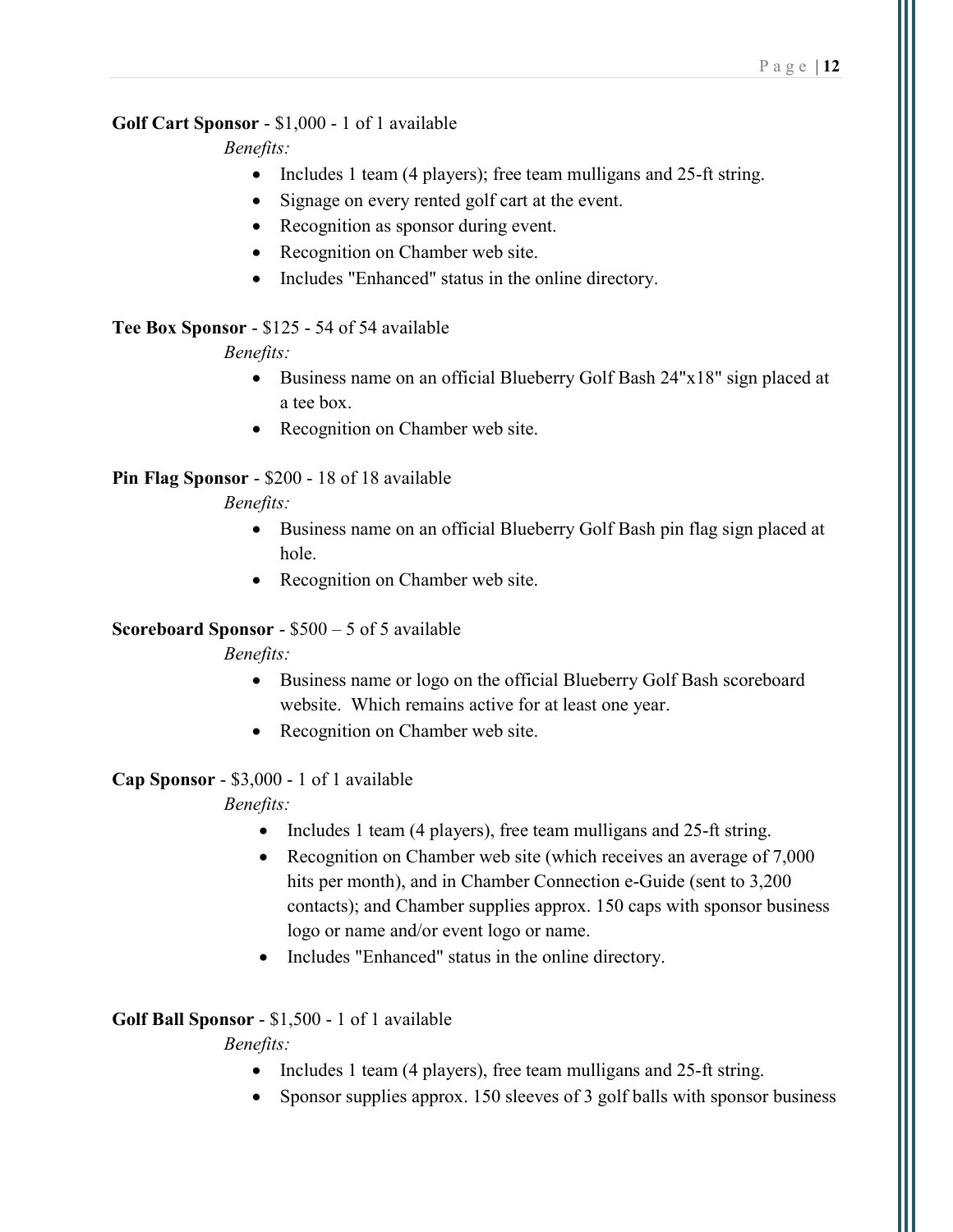logo or name to each golfer during the event.

- Recognition in the Chamber News (mailed to 1,000 members); in the Chamber Connection e-Guide (sent to 3,200 contacts).
- Includes "Enhanced" status in the online directory.

#### Water Sponsor - \$850 - 1 of 1 available

Benefits:

- Sponsor receives recognition on a custom created label on every bottle of water at the tournament.
- Includes invitation for 2 to the event meals.
- Sponsor will have a  $10'x10'$  space near the club house or score box to display products and/or information.
- If sponsor provides 15 cases of water bottles with custom label, sponsorship includes 1 team (4 players), free team mulligans and 25-ft string.
- If Chamber supplies and pays for custom label water bottles, no team is included.

#### Practice Green Sponsor - \$850 - 1 of 1 available

Benefits:

- Includes 1 team (4 players), free team mulligans and 25-ft string.
- 3'x5' banner displayed on practice green.
- Recognition in the Chamber News (mailed to 1,000 members); in the Chamber Connection e-Guide (sent to 3,200 contacts).

#### Goodie Bag Sponsor - \$850 - 1 of 1 available

Benefits:

- Includes1 team (4 players), free team mulligans and 25-ft string.
- Sponsor supplies approx. 150 goodie bags with sponsor business logo or name approved by the Chamber to be distributed during the event.
- Recognition in the Chamber News (mailed to 1,000 members); in the Chamber Connection e-Guide (sent to 3,200 contacts).

Please call the Chamber to discuss benefits if not including a team

#### Business Development

A series of Business Development Seminars will be produced by the Chamber's Business Development Committee. The seminars will be scheduled throughout the calendar year and are directed toward small to medium businesses. The main goal for these seminars is to help businesses grow and become successful.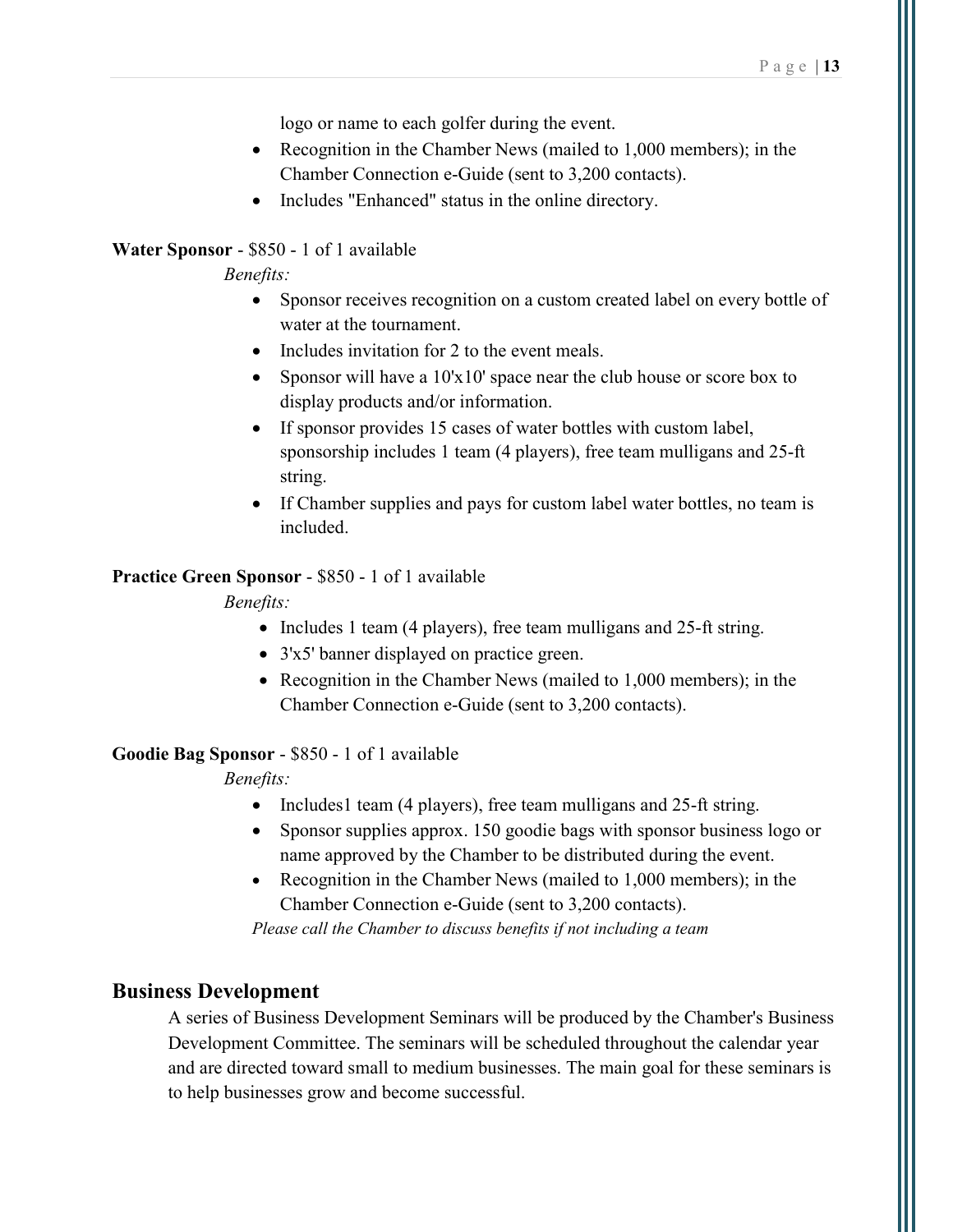### Presenting Sponsor - \$750 - 1 of 1 available

Benefits:

- Top billing as Presenting Sponsor at each Business Development Seminar. The Chamber will promote in the Chamber's News and event calendar (distributed to 1,000 business contacts.
- Recognition in eGuide (sent monthly to 3,200 email addresses), email blast to Chamber Ambassadors and Board of Directors (approx. 300), the Chamber online event calendar, Nacogdoches.org Chamber News (site receives an average of 7,000 visits per month).
- Recognized in public service announcements and / or radio call ins to local radio stations.
- At the event, the presenting sponsor receives recognition on signage;
- recognition from the podium;

### Gold Sponsor - \$350 - unlimited

Benefits:

- Recognition as a Gold sponsor in Chamber event promotion in the Chamber's News (distributed to 1,000 business contacts), recognition in eGuide (sent to 3,200 email addresses), email blast to Chamber Ambassadors and Board of Directors (approx. 300), the Chamber online event calendar, and in the Nacogdoches.org Chamber News (site receives an average of 7,000 visits per month).
- At the event, the Gold sponsor receives recognition on signage; recognition from the podium;

#### Bronze Sponsor - \$150 - unlimited

.

- Recognition as a Friend of the Business Seminars.
- Receives recognition in the Chamber News (distributed to 1,000 business contacts), recognition in eGuide (sent to 3,200 email addresses), email blast to Chamber Ambassadors and Board of Directors (approx. 300), the Chamber online event calendar, and in the Nacogdoches.org Chamber News (site receives an average of 7,000 visits per month).
- At the event, the Bronze sponsor receives recognition on signage;
- Recognition from the podium.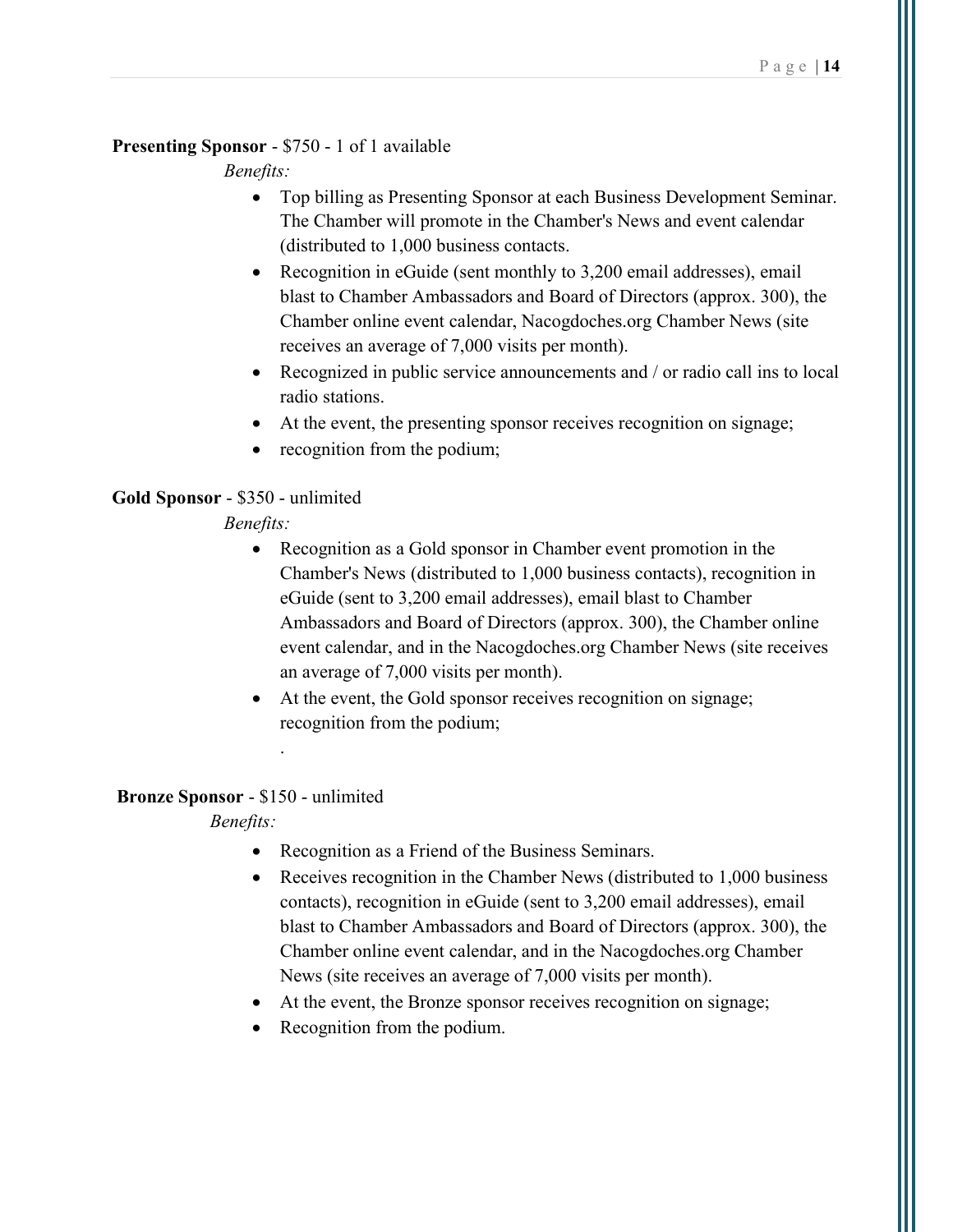### Chamber Board of Directors Retreat

Each year the Chamber Board of Directors convene at their annual Board Retreat to plan the Chamber's program of work for the upcoming year.

### Presenting Sponsor - \$750 - 1 of 1 available

Benefits:

- Top billing on all event materials and signage;
- recognition on Chamber web site (which receives an average of 7,000 visits per month); recognition in Chamber e-newsletter (sent to 3,200 contacts).
- Recognition on meeting agenda;
- verbal recognition during the retreat;
- recognition on e-mail correspondence to retreat attendees.

### Gold Sponsor - \$250 - 2 of 2 available

Benefits:

- Recognition on event materials and signage;
- recognition in Chamber e-newsletter (sent to 3,200 contacts);
- verbal recognition during the retreat;
- recognition on e-mail correspondence to retreat attendees.

# Chamber Connection e-Guide

### (electronic newsletter)

The Nacogdoches County Chamber communicates to membership monthly through this email blast. The e-Guide communication is sent to every contact in the Chamber and others interested in Chamber activities (approx. 3,200 contacts) to inform them of upcoming Chamber events for Nacogdoches and for the East Texas region. The e-Guide also contains news and information for members of the organization. Business owners and managers have an easy option to forward the Chamber e-Guide to staff. Benefits:

> • Recognition near the top of the Chamber Connection e-Guide with hyperlink.

e-Guide Sponsor - \$150/each - 1 available for each month in 2022

| January  | April | July      | October  |
|----------|-------|-----------|----------|
| February | May   | August    | November |
| March    | June  | September | December |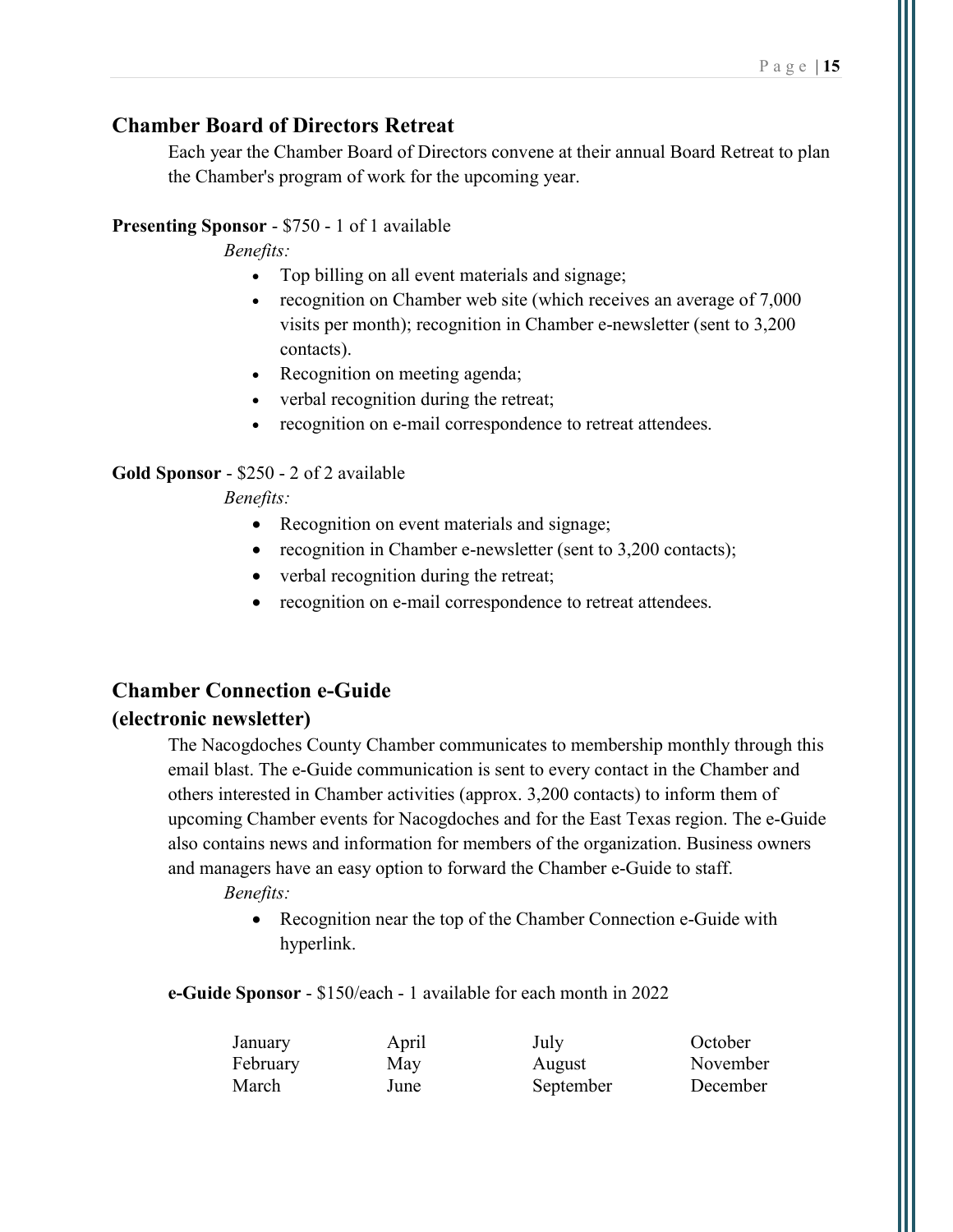### Chamber Web Site - Nacogdoches.org

The Chamber's website is revamped annually and includes an interactive community calendar and improved membership listings with links to members' sites. Documents are available for easy downloading by members and the general public. Thousands of visitors from across the country and in Nacogdoches check this website and its business listings when making decisions on moving to Nacogdoches, what to buy and from whom to buy. Other new features are a Member Spotlight and a Chamber News section that features Chamber and community announcements. This popular website averages 7,500 unique visitors monthly and almost 1,500 page views every day.

Reach thousands of potential customers 24 hours a day, 7 days a week by being a very visible part of the Nacogdoches County Chamber website "www.nacogdoches.org."

#### HighRise Total Site Sponsorship - \$2,500 - 6 of 6 available

Benefits:

- Your business logo in rotation in the vertical High-rise position on every single webpage. That includes Chamber Community Information pages - The Chamber, History, Visit, Getting Around, Move, Retire, Economy, Education, Safety, Medical and more.
- This year only six prime spots are being offered" so be part of an elite group of business leaders.
- Includes "Enhanced" status in the online directory.

HighRise specs: is 300px- 250px, RGB, 40K or less, JPG.

### Leaderboard Total Site Sponsorship - \$2,500 - 6 of 6 available

Benefits:

- Your business logo in rotation in the vertical Leaderboard position on every single webpage. That includes Chamber Community Information pages - The Chamber, History, Visit, Getting Around, Move, Retire, Economy, Education, Safety, Medical and more.
- This year only six prime spots are being offered" so be part of an elite group of business leaders.
- Includes "Enhanced" status in the online directory.

Leaderboard specs: 728px- 90px, RGB, 40K or less, JPG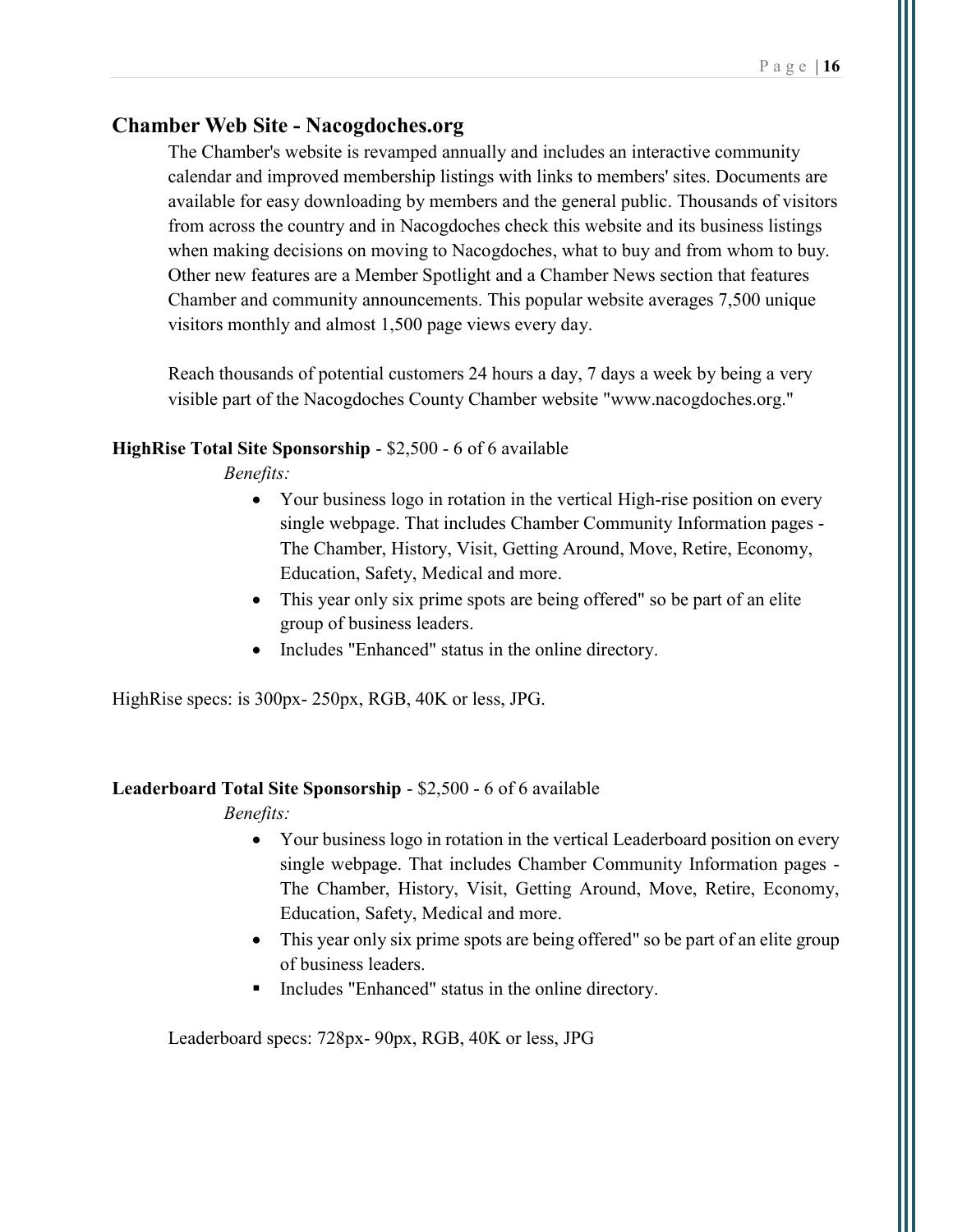### **Committees**

#### Ambassadors Committee - \$350 - 1 of 1 available

Exclusive sponsorship of the committee that makes up to 75 group public relations calls on business owners throughout Nacogdoches.

Benefits:

- Your company will be listed on meeting announcements, agendas and verbally at each meeting.
- Recognition in calendar items and on Chamber web site (which receives an average of 7,000 visits per month);
- Chamber newsletter (distributed to 1,000 business contacts); e-newsletter (sent to 3,200 email addresses).

Background on Ambassadors Committee: Ambassadors are the public relations arm of the Chamber, providing ribbon cutting, grand opening and groundbreaking services for members. Ambassadors benefit by being on the inside track of new developments, meeting new business owners and helping the Chamber support its members. If your job includes being active in the community and making frequent contact with prospective customers, you should be an ambassador.

### Education Committee - \$350 - 1 of 1 available

Exclusive sponsorship of the committee that interacts with public and private schools and the university.

Benefits:

- Your company will be listed on meeting announcements, agendas and verbally at each monthly group meeting.
- Recognition in calendar items and on Chamber web site (which receives an average of 7,000 visits per month);
- Chamber newsletter (distributed to 1,000 business contacts); e-newsletter (sent to 3,200 email addresses).

Note: large events produced by the committee will have separate available sponsorships.

Background on Education Committee: Leads an extensive effort to improve educational standards, teacher morale and academic climate of our community. Projects include Leaders of Tomorrow (LOT) crew, Great Expectations and NOBLE Scholars Banquet and NOBLE Scholarships. Committee meets monthly.

#### Government Affairs Committee - \$350 - 1 of 1 available

Show your commitment to the programs and the volunteers working behind the scenes to create an environment where business can succeed. Have your name associated with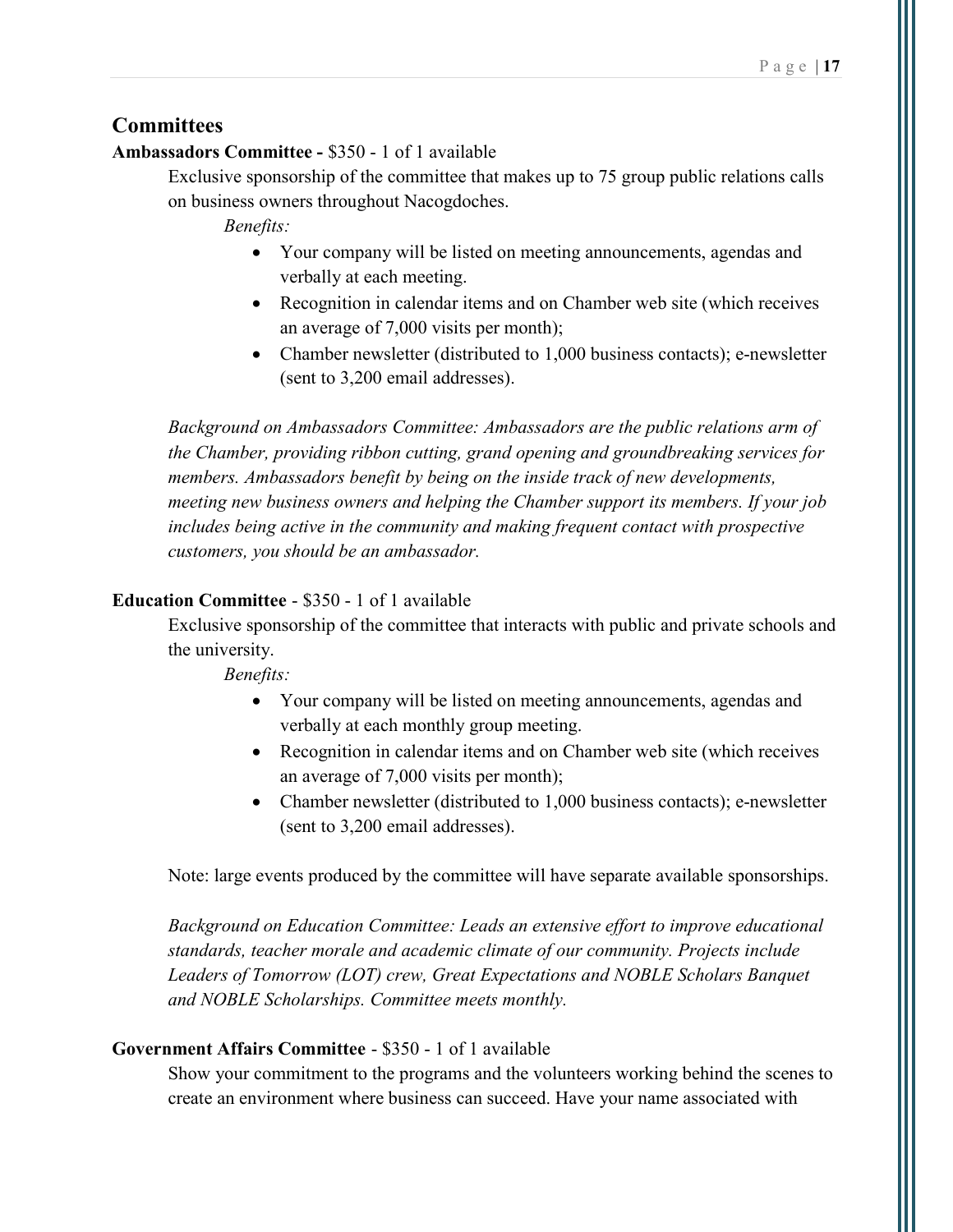every meeting the individual committees hold.

Benefits:

- Exclusive sponsorship of the committee that interacts with policy makers in business and government.
- Your company will be listed on meeting announcements, agendas and verbally at each meeting.
- Recognition in calendar items and on Chamber web site (which receives an average of 7,000 visits per month);
- Chamber newsletter (distributed to 1,000 business contacts); e-newsletter (sent to 3,200 email addresses).

Note: large events produced by the committee will have separate available sponsorships.

Background on Government Affairs Committee: • Develops a legislative program to monitor state, local and federal issues that are important to Chamber members and the community • Arranges and hosts annual Nacogdoches SFA Day in Austin, with partners • Hosts local candidates forums • Arranges and hosts the Lone Star Legislative Summit in Nacogdoches • Communicate through the Board of Directors with elected and appointed officials the Chamber's position on issues of immediate and future concern.

#### SFA-Chamber Connection Committee - \$350 - 1 of 1 available

Exclusive sponsorship of the committee that bridges the gap between our business community and our university.

Benefits:

- Your company will be listed on meeting announcements, agendas and verbally at each monthly group meeting.
- Recognition in calendar items and on Chamber web site (which receives an average of 7,000 visits per month);
- Chamber newsletter (distributed to 1,000 business contacts); e-newsletter (sent to 3,200 email addresses).

Note: large events and publications produced by the committee will have separate available sponsorships.

Background on SFA-Chamber Connection Committee: • Conducts special programs such as Spirit Flags and Cram the Coliseum. • Develops contacts at SFASU that can be a resource for the business community • Lead Chamber efforts in helping SFA recruit students • Assist in efforts to create internships and employment opportunities for students • Assist SFA in reaching business community to promote the university • Assist businesses in reaching students and parents as potential customers.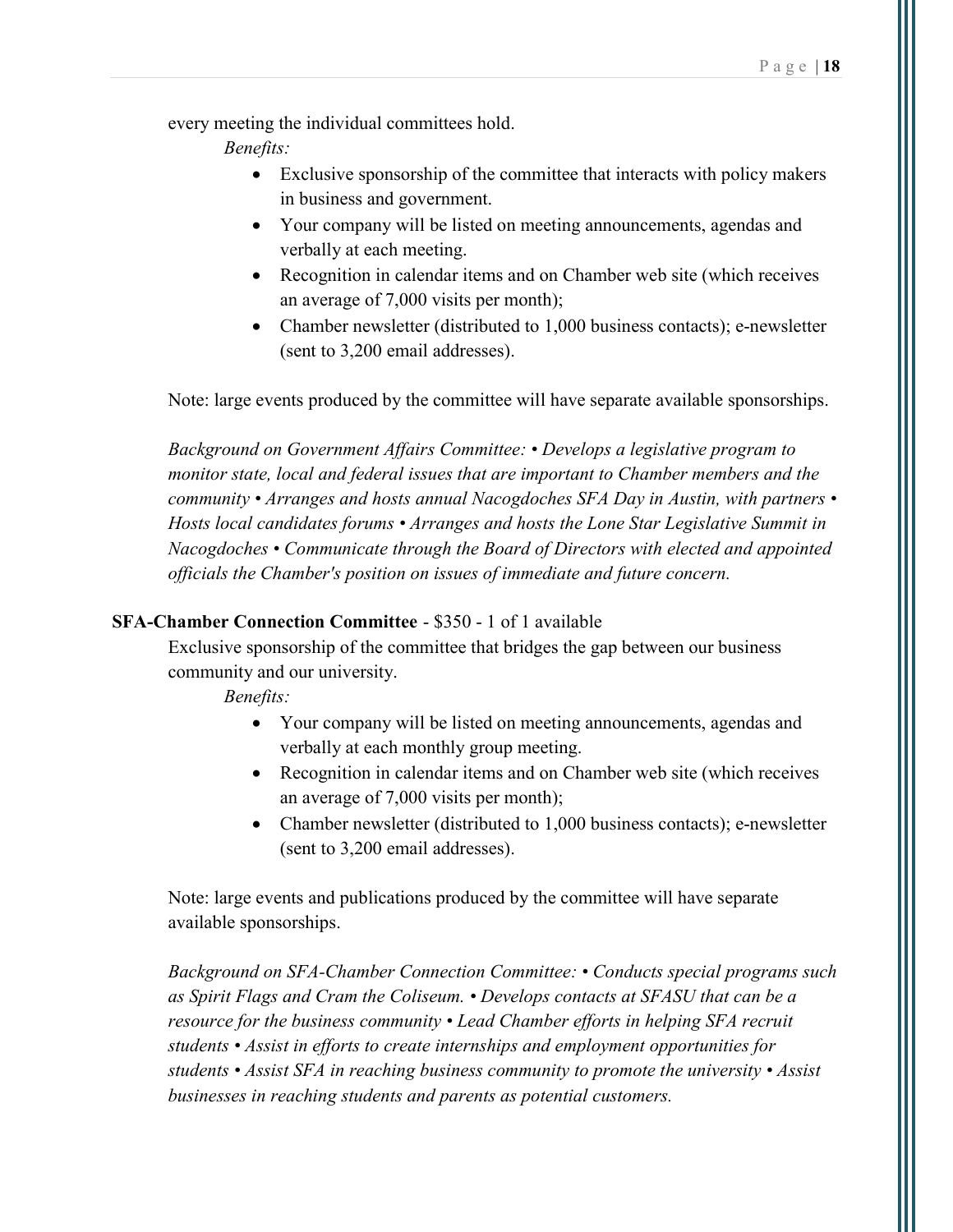### Education - Leaders of Tomorrow (LOT) 2022-2023

For the August 2022 - May 2023 program year. L.O.T. is an annual program for eighth grade students and is modeled after the Leadership Nacogdoches program. The L.O.T. Crew is made up of three or four students chosen from each Nacogdoches County public school. From September through May, the L.O.T. Crew explores a different community industry - meeting current leaders and learning more about leadership opportunities available to them now and in the future.

LOT Crew is being overseen by the Nacogdoches County Chamber Foundation and the sponsorship is fully deductible as a  $501(c)(3)$  donation.

#### Presenting Sponsor - \$2,500 - 1 of 1 available

Benefits:

- Top billing on t-shirts provided to students.
- Recognition on the Chamber web site (which receives an average of 7,000 visits per month); in Chamber newsletter (distributed to 1,000 business contacts); in e-newsletter (sent to 3,200 email addresses) and weekly enews blast (sent to 300 Ambassadors and volunteers).
- At the May Graduation Ceremony attended by students, parents, school counselors and mentors, and community leaders and Chamber volunteers sponsor will receive recognition printed at the graduation program and recognition from the podium.
- Signage for presenting sponsor to display at place of business.
- Includes "Enhanced" status in the online directory.

#### Gold Sponsor - \$1,000 - 2 of 2 available

- Sponsor name on t-shirts provided to students.
- Recognition on the Chamber web site (which receives an average of 7,000 visits per month); in Chamber newsletter (distributed to 1,000 business contacts); in e-newsletter (sent to 3,200 email addresses) and weekly enews blast (sent to 300 Ambassadors and volunteers).
- At the May Graduation Ceremony attended by students, parents, school counselors and mentors, and community leaders and Chamber volunteers sponsor will receive recognition printed on the graduation program and graduation certificate, and recognition from the podium.
- Includes "Enhanced" status in the online directory.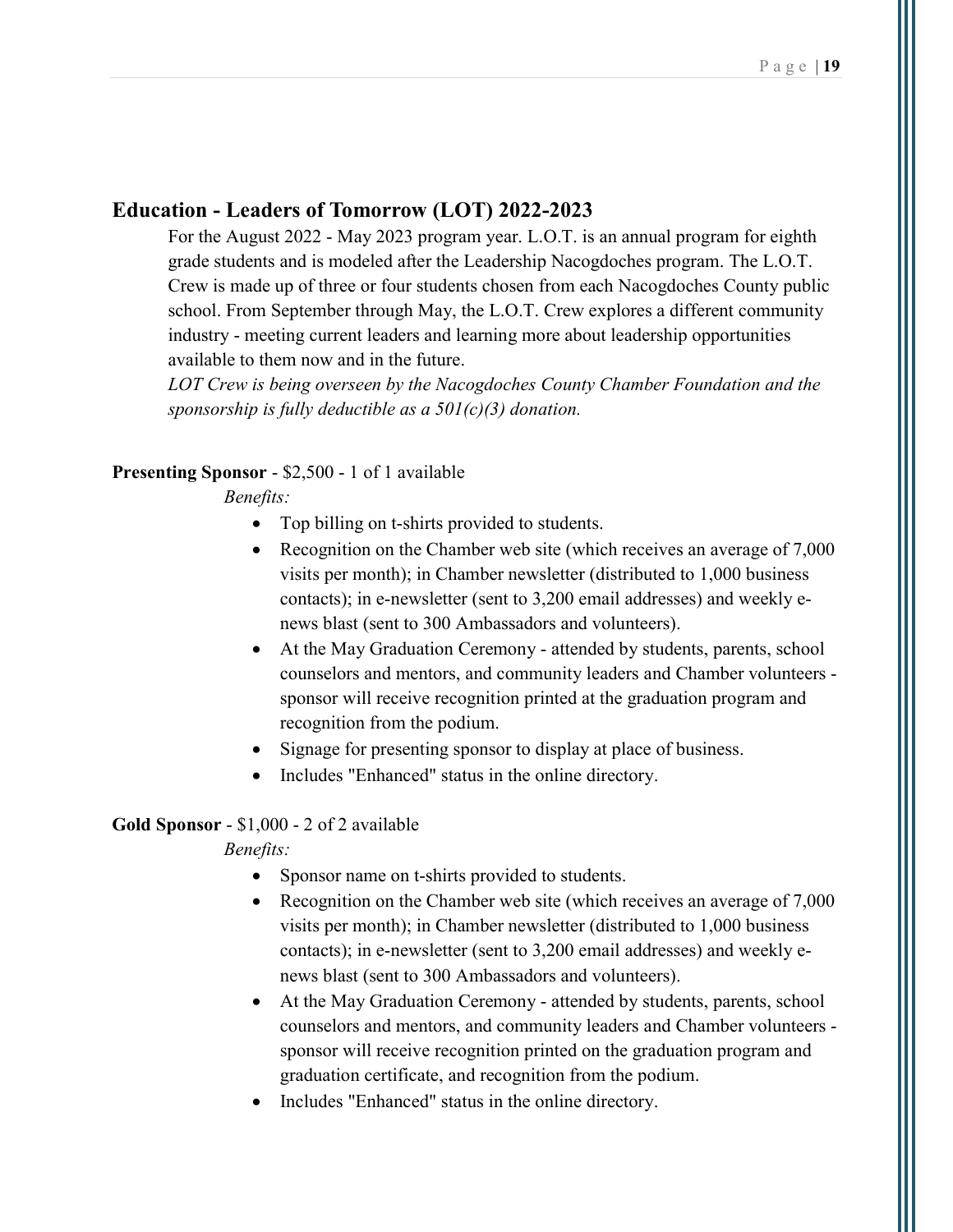#### Silver Sponsor - \$500 - 8 of 8 available

Benefits:

- Sponsor business name included on L.O.T. Crew t-shirts provided to students.
- Recognition in the Chamber website (which receives an average of 7,000) visits per month); recognition in e-newsletter (sent to 3,200 email addresses) and weekly e-news blast (sent to 300 Ambassadors and volunteers).
- At the May Graduation Ceremony attended by students, parents, school counselors and mentors, and community leaders and Chamber volunteers sponsor will receive recognition printed on the graduation program and recognition from the podium.

#### Bronze Sponsor - \$250 - 10 of 10 available

#### Benefits:

- Sponsor business name included on L.O.T. Crew t-shirts provided to students.
- Recognition in the Chamber website (which receives an average of 7,000 visits per month); recognition in e-newsletter (sent to 3,200 email addresses) and weekly e-news blast (sent to 300 Ambassadors and volunteers).
- At the May Graduation Ceremony attended by students, parents, school counselors and mentors, and community leaders and Chamber volunteers sponsor will receive recognition printed on the graduation program and recognition from the podium.

### Education - N.O.B.L.E. Scholars Awards Banquet

Presented by Citizens 1st Bank an event, which occurs in March at Stephen F. Austin State University, honoring graduating high school students from all Nacogdoches County public and private schools who have successfully completed the N.O.B.L.E. Scholar program. N.O.B.L.E. stands for Nacogdoches Opportunity for a Better Learning Experience. The banquet is attended by more than 300 individuals, including students, their parents, counselors, school administrators and Chamber leaders and volunteers. N.O.B.L.E. students are challenged to take and master advanced classes and complete a community service project. Completing the N.O.B.L.E. curriculum will lead students to increased opportunities, better jobs and higher self-esteem, and the business community benefits from a stronger work force. N.O.B.L.E. stands for Nacogdoches County Opportunity for a Better Learning Experience.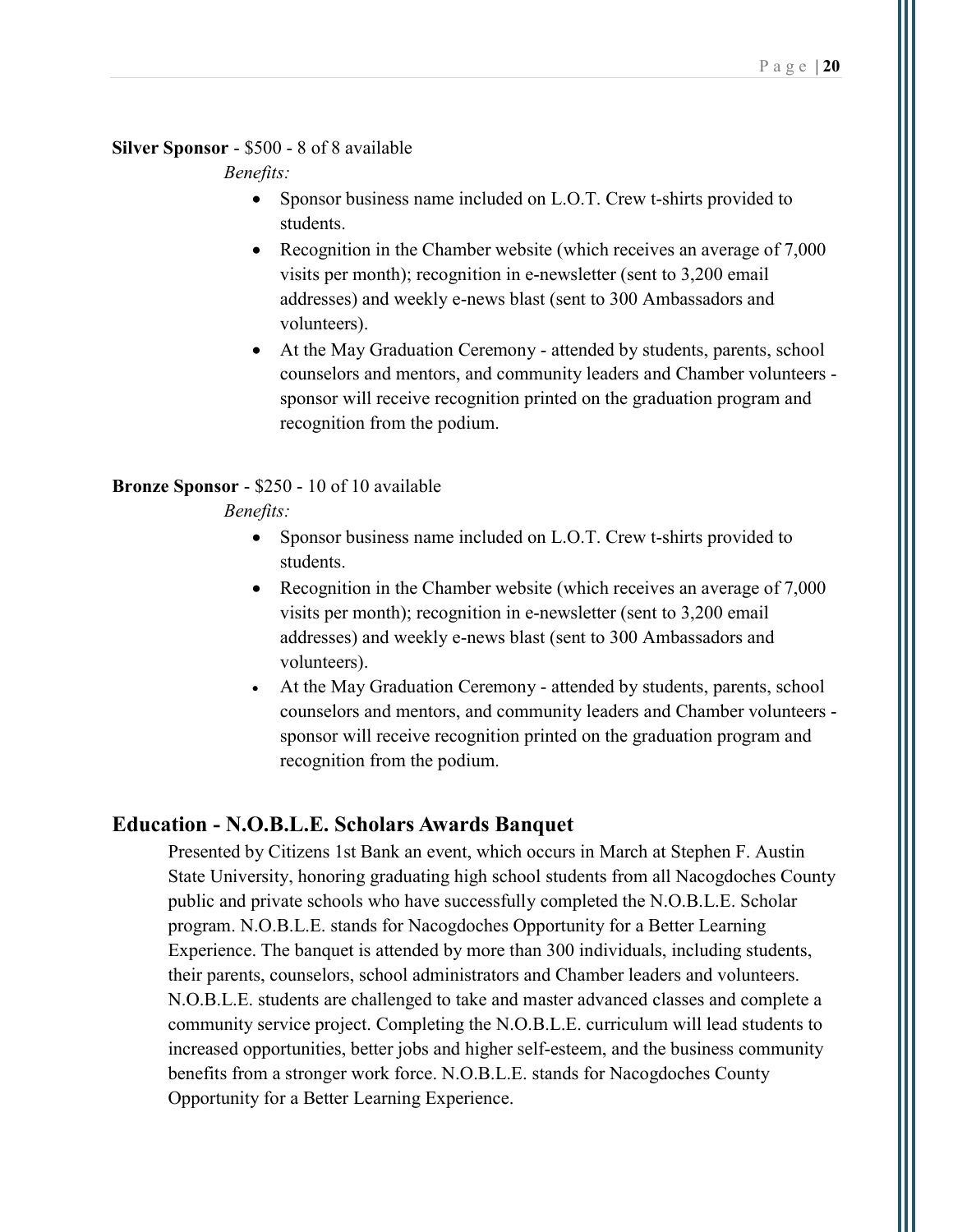The NOBLE Scholars Award Banquet is being overseen by the Nacogdoches County Chamber Foundation and the sponsorship is fully deductible as a  $50I(c)(3)$  donation.

#### Gold Sponsorship - \$1,000 - 4 of 4 available

#### Benefits:

- Recognition in Chamber newsletter, e-newsletter, web site Chamber News item, banquet program and in event publicity and Chamber e-mail messages.
- Sponsor receives four places at event, is included on event signage and recognized from podium.
- Includes "Enhanced" status in the online directory.

#### Silver Sponsorship - \$500 - 10 of 10 available

#### Benefits:

- Sponsor receives two places at event, recognition on Chamber web site Chamber News item and banquet program.
- Sponsor will be included on event signage and recognized from podium.

#### Bronze Sponsorship - \$250 - unlimited

### Benefits:

- Sponsor receives one place at event, recognition on Chamber web site Chamber News item and banquet program.
- Sponsor will be included on event signage and recognized from podium.

### N.O.B.L.E. Scholarship - \$1,000 - unlimited

N.O.B.L.E. Scholars may apply for a scholarship worth \$1,000. Scholarship recipients may apply to renew their scholarship for four years, with the potential of receiving \$4,000 in scholarship funds.

#### Benefits:

- Sponsor receives two places at NOBLE Banquet,
- recognition on program materials,
- recognition on the Chamber web site and recognition in email messages to Chamber members and press releases.
- Includes "Enhanced" status in the online directory.

The NOBLE Scholarship is being overseen by the Nacogdoches County Chamber Foundation and the sponsorship is fully deductible as a  $501(c)(3)$  donation.

### Eggs & Issues

Eggs & Issues serves as the monthly membership meeting and features guest speakers on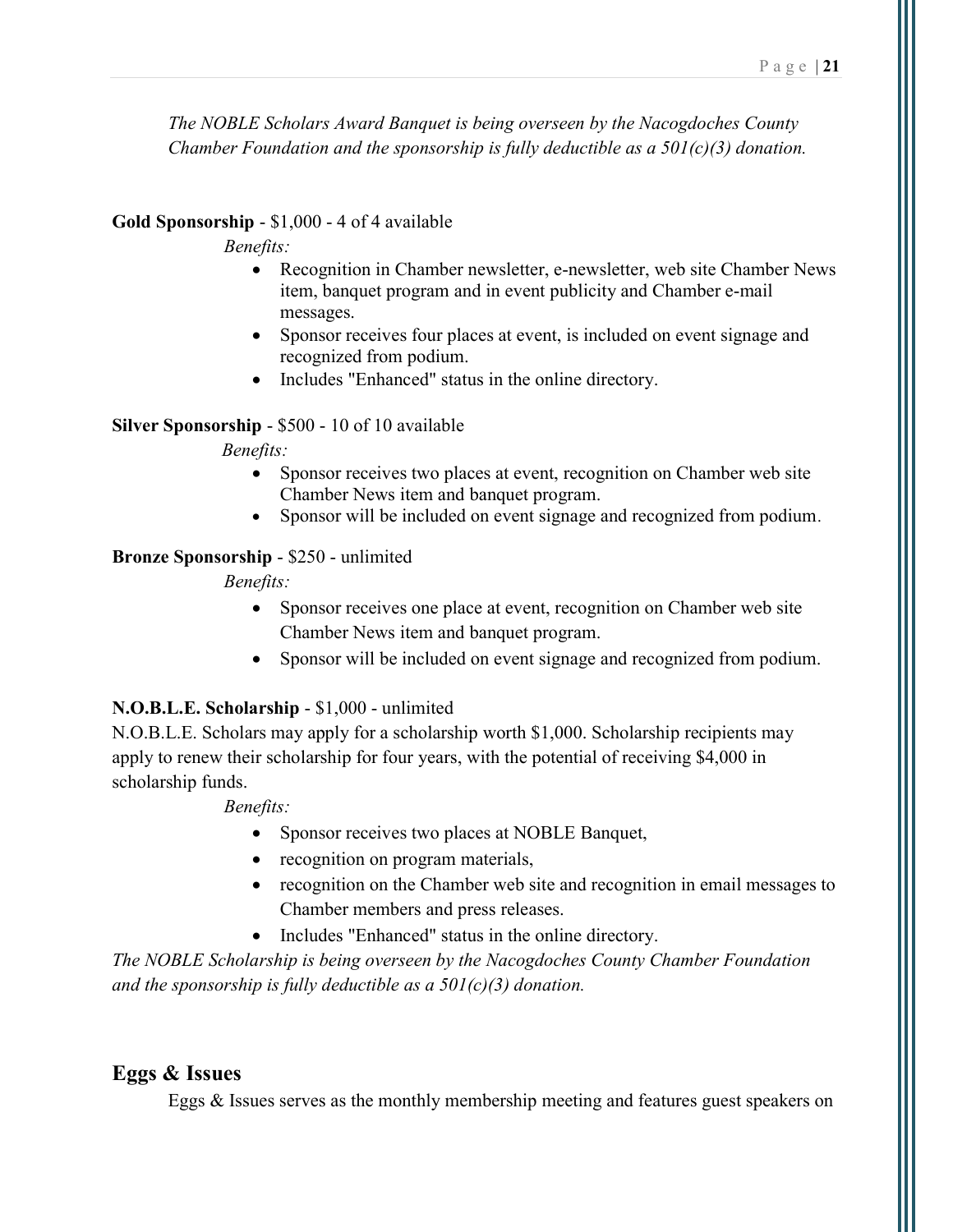a variety of timely topics that are of interest to the business community. The breakfasts are generally from 7:30 am to 8:30 am. on the fourth Thursday of the month with schedule changes during holiday seasons. Approximately 75-100 members attend.

#### Presenting Sponsor - \$1,000 - 1 of 1 available

Benefits:

- Top billing as Presenting Sponsor in Chamber event promotion in newsletter Chamber News and event calendar (distributed to 1,000 business contacts),
- the Business Digest events sidebar published in The Daily Sentinel,
- recognition in e-newsletter (sent to 3,200 email addresses),
- email blast to Chamber Ambassadors (approx. 300),
- the Chamber online event calendar,
- Nacogdoches.org Chamber News (site receives an average of 7,000 visits per month), public service announcements broadcast on local radio stations.
- At the event, the presenting sponsor receives skirted table to display business products and services;
- recognition on signage; recognition from the podium;
- the opportunity to place pamphlets, specialty items, etc., on banquet tables prior to the start of the program.
- Presenting sponsor receives 4 reserved seats at the event.
- Includes "Enhanced" status in the online directory.

#### Gold Sponsor - \$500 - 2 of 2 available

Benefits:

- Recognition as a sponsor in Chamber event promotion in newsletter Chamber News (distributed to 1,000 business contacts),
- recognition in e-newsletter (sent to 3,200 email addresses),
- email blast to Chamber Ambassadors (approx. 300),
- the Chamber online event calendar,
- Nacogdoches.org Chamber News (site receives an average of 7,000 visits per month). At the event, the Gold Sponsor receives space on a skirted table to display business products and services;
- recognition on signage;
- recognition from the podium.
- Gold sponsor receives 2 reserved seats at the event.

Tentative Dates for Eggs & Issues in 2022: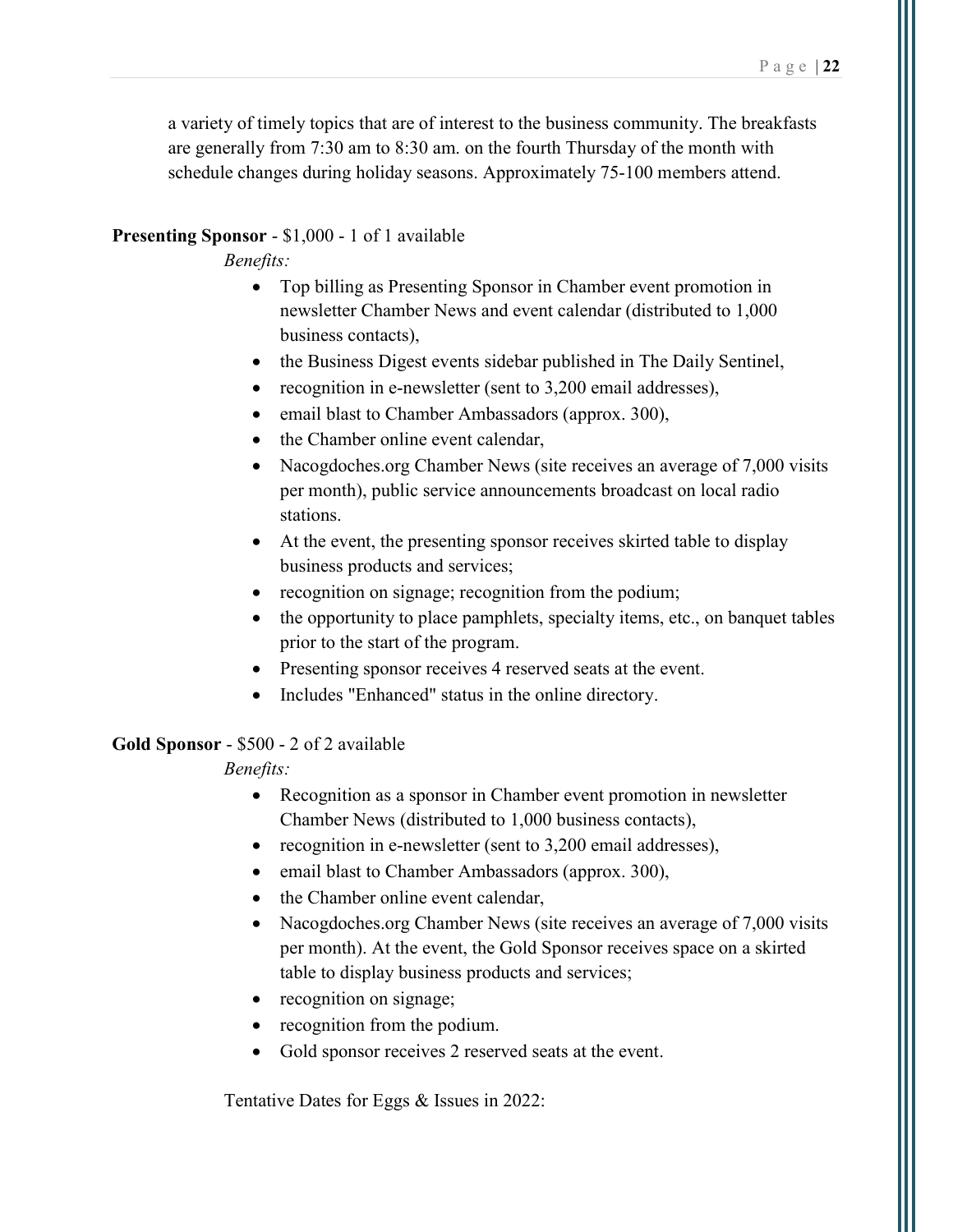| January  | June     |
|----------|----------|
| February | July     |
| March    | August   |
| April    | October  |
| May      | December |

### Leadership Nacogdoches Program – August through May

Leadership Nacogdoches is a prestigious 9-month program designed to identify, motivate, and educate potential and existing adult leaders in Nacogdoches County. It is the only program of its kind in the county. Since its inception in 1982, Leadership Nacogdoches has more than 475 graduates including business owners, physicians, city council members, bank presidents, attorneys, judges, philanthropists, professors, elected officials and many more notable members. Leadership Nacogdoches takes pride in providing lasting benefits for the community with new generations of leadership.

#### Commitment Meeting and Alumni Reception - \$250 - 3 of 3 available

Benefits:

- As a session sponsor, your company name will be on the printed agendas; recognition in event press release;
- recognition on Chamber web site (currently receiving an average of 5,000 hits per month); recognition in the Chamber's e-newsletter sent to approximately 1,500 contacts.
- Sponsors are also given the opportunity to make a 5-minute welcome presentation to the class at the beginning of the Commitment Meeting and the LN Alumni Reception.

The LN Commitment Meeting and Alumni Reception are two separate meetings that happen in August. Class members will review the LN program and commit to attendance and participation at the Commitment Meeting. At the LN Alumni Reception, the current LN class is introduced to the community. All LN Alumni are invited to the evening event.

#### Session Sponsorships

Orientation Retreat - \$250 - 3 of 3 available

- As a session sponsor, your company name will be on the printed agenda;
- recognition in session press release;
- recognition on Chamber web site (currently receiving an average of 5,000 hits per month);
- recognition in the Chamber's e-newsletter sent to approximately 1,500 contacts.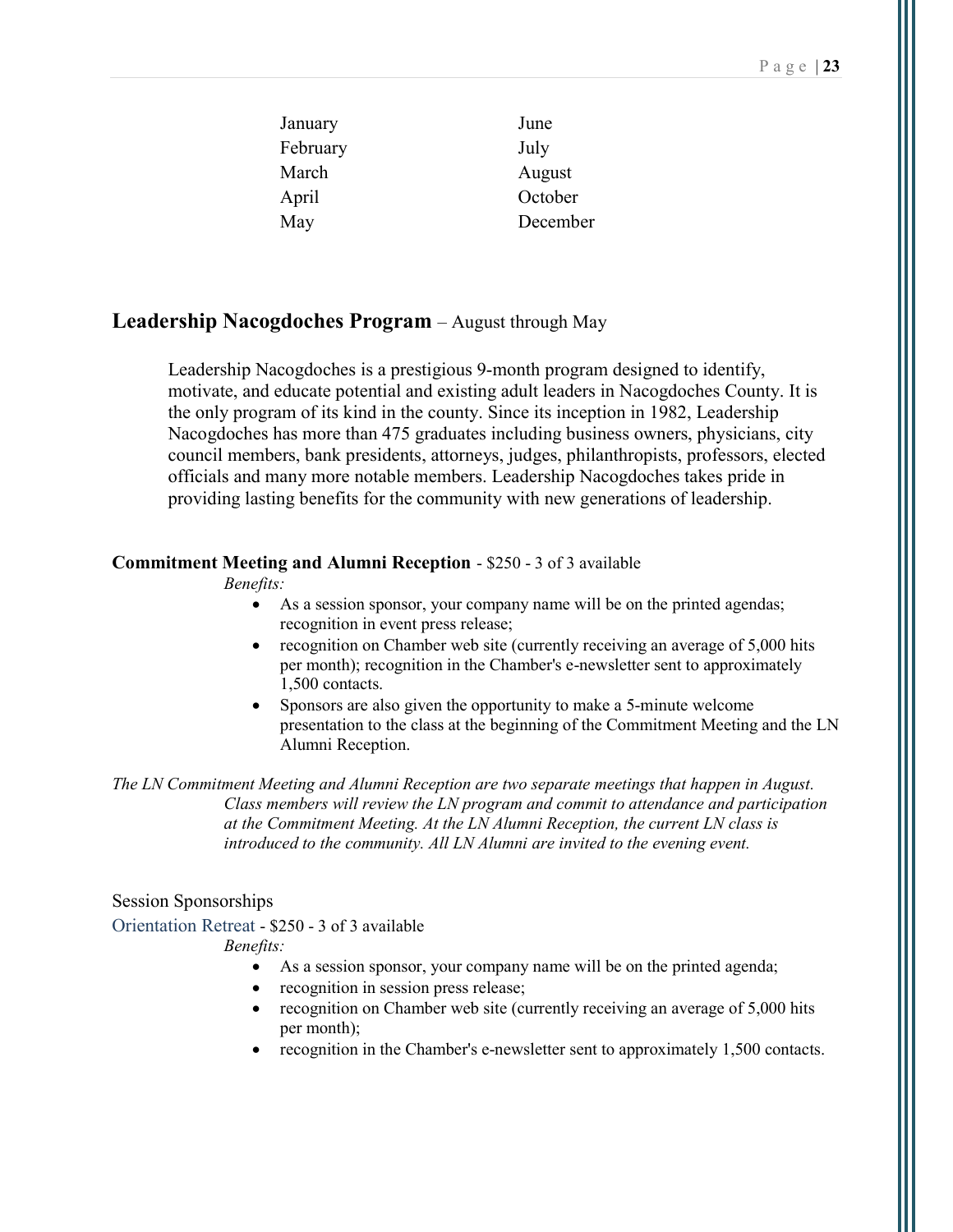#### Nacogdoches Then and Now - \$250 - 3 of 3 available

Benefits:

- As a session sponsor, your company name will be on the printed agendas; recognition in event press release;
- recognition on Chamber web site (currently receiving an average of 7,000 hits per month); recognition in the Chamber's e-newsletter sent to approximately 3,200 contacts.
- Sponsors are also given the opportunity to make a 5-minute welcome presentation to the class at the beginning of the session
- Invitation to attend the Graduation Ceremony.

#### Community Services - \$250 - 3 of 3 available

Benefits:

- As a session sponsor, your company name will be on the printed agendas; recognition in event press release;
- recognition on Chamber web site (currently receiving an average of 7,000 hits per month); recognition in the Chamber's e-newsletter sent to approximately 3,200 contacts.
- Sponsors are also given the opportunity to make a 5-minute welcome presentation to the class at the beginning of the session
- Invitation to attend the Graduation Ceremony.

#### Education - \$250 - 3 of 3 available

Benefits:

- As a session sponsor, your company name will be on the printed agendas; recognition in event press release;
- recognition on Chamber web site (currently receiving an average of 7,000 hits per month); recognition in the Chamber's e-newsletter sent to approximately 3,200 contacts.
- Sponsors are also given the opportunity to make a 5-minute welcome presentation to the class at the beginning of the session
- Invitation to attend the Graduation Ceremony.

#### City Government - \$250 - 3 of 3 available

Benefits:

- As a session sponsor, your company name will be on the printed agendas; recognition in event press release;
- recognition on Chamber web site (currently receiving an average of 7,000 hits per month); recognition in the Chamber's e-newsletter sent to approximately 3,200 contacts.
- Sponsors are also given the opportunity to make a 5-minute welcome presentation to the class at the beginning of the session
- Invitation to attend the Graduation Ceremony.

County Government and Legal Systems - \$250 - 3 of 3 available Benefits: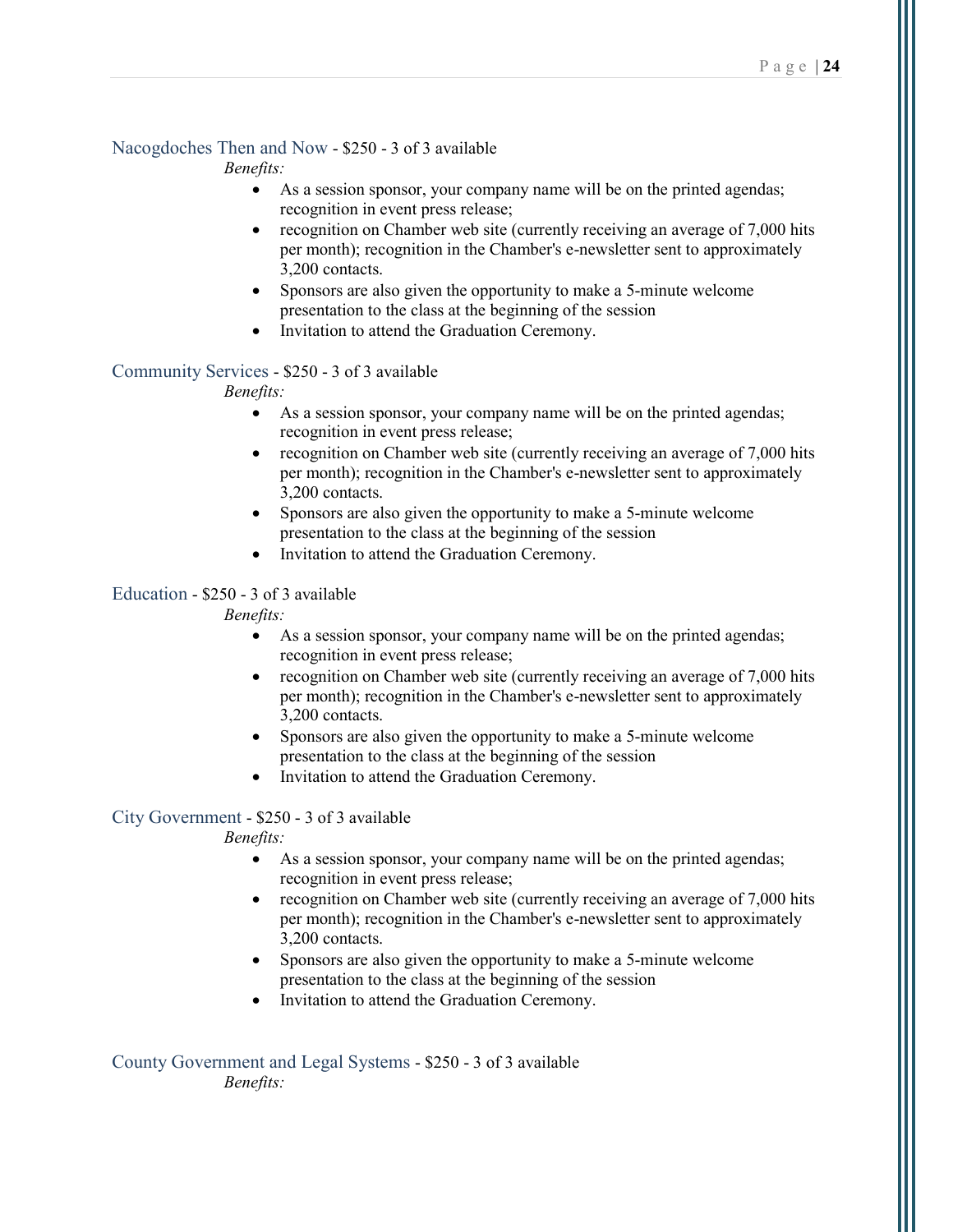- As a session sponsor, your company name will be on the printed agendas; recognition in event press release;
- recognition on Chamber web site (currently receiving an average of 7,000 hits per month); recognition in the Chamber's e-newsletter sent to approximately 3,200 contacts.
- Sponsors are also given the opportunity to make a 5-minute welcome presentation to the class at the beginning of the session
- Invitation to attend the Graduation Ceremony.

#### State Government - \$250 - 3 of 3 available

#### Benefits:

- As a session sponsor, your company name will be on the printed agendas; recognition in event press release;
- recognition on Chamber web site (currently receiving an average of 7,000 hits per month); recognition in the Chamber's e-newsletter sent to approximately 3,200 contacts.
- Sponsors are also given the opportunity to make a 5-minute welcome presentation to the class at the beginning of the session
- Invitation to attend the Graduation Ceremony.

#### Higher Education SFA - \$250 - 3 of 3 available

#### Benefits:

- As a session sponsor, your company name will be on the printed agendas; recognition in event press release;
- recognition on Chamber web site (currently receiving an average of 7,000 hits per month); recognition in the Chamber's e-newsletter sent to approximately 3,200 contacts.
- Sponsors are also given the opportunity to make a 5-minute welcome presentation to the class at the beginning of the session
- Invitation to attend the Graduation Ceremony.

#### Leadership Skills Development - \$250 - 3 of 3 available

#### Benefits:

- As a session sponsor, your company name will be on the printed agendas; recognition in event press release;
- recognition on Chamber web site (currently receiving an average of 7,000 hits per month); recognition in the Chamber's e-newsletter sent to approximately 3,200 contacts.
- Sponsors are also given the opportunity to make a 5-minute welcome presentation to the class at the beginning of the session
- Invitation to attend the Graduation Ceremony.

#### Healthcare - \$250 - 3 of 3 available

Benefits:

As a session sponsor, your company name will be on the printed agenda;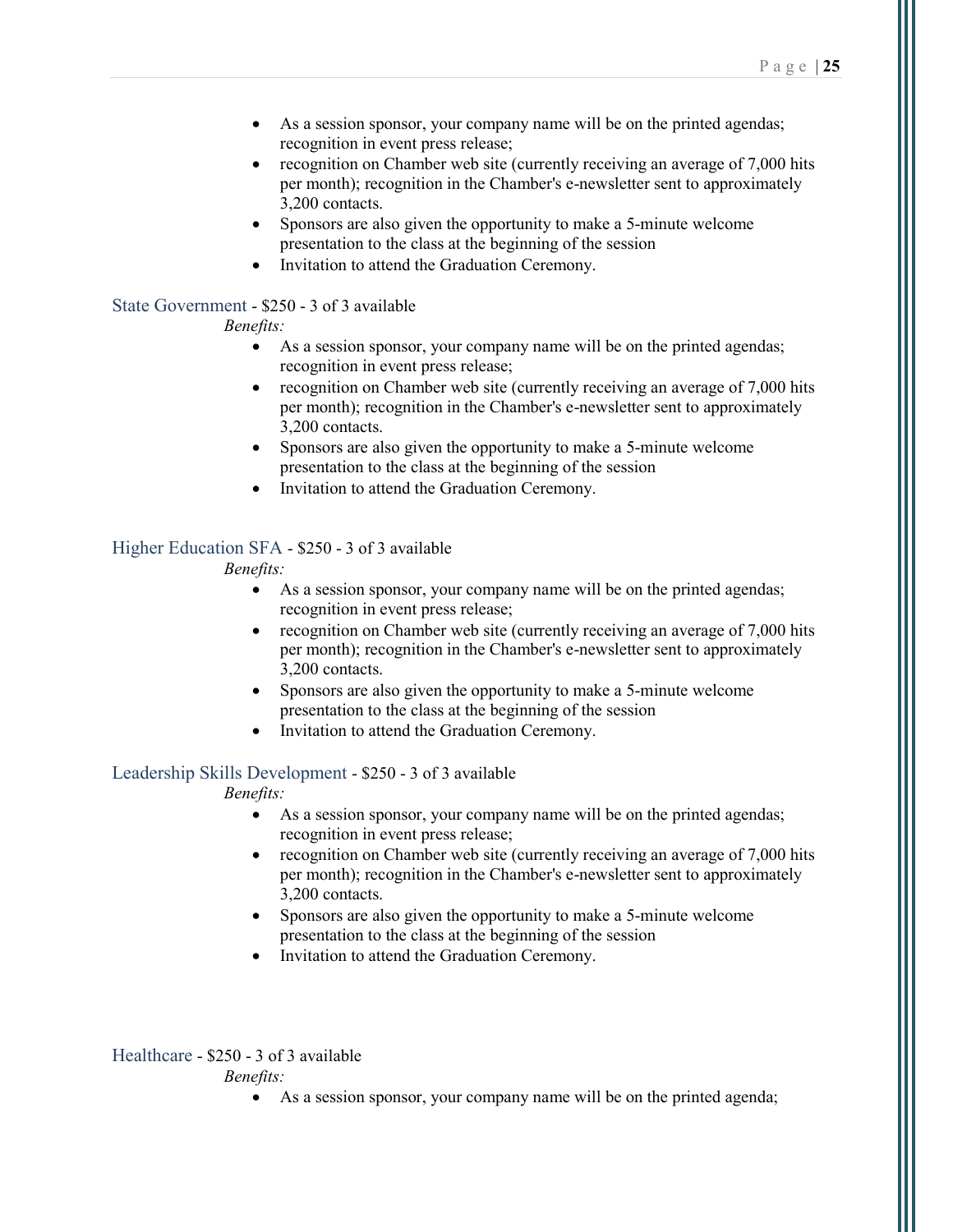- recognition in session press release;
- recognition on Chamber web site (currently receiving an average of 5,000 hits per month);
- recognition in the Chamber's e-newsletter sent to approximately 1,500 contacts.

#### Graduation Ceremony - \$250 - 3 of 3 available

#### Benefits:

- As a session sponsor, your company name will be on the printed agendas; recognition in event press release;
- recognition on Chamber web site (currently receiving an average of 7,000 hits per month); recognition in the Chamber's e-newsletter sent to approximately 3,200 contacts.
- Sponsors are also given the opportunity to make a 5-minute welcome presentation to the class at the beginning of the session
- Invitation to attend the Graduation Ceremony.

#### Other Sponsorships

Orientation Retreat Transportation Sponsor - \$250 - 3 of 3 available Benefits:

- The Transportation Sponsor will receive verbal recognition each day as well as recognition sign on the outside of the bus;
- recognition in the Chamber Connection e-Newsletter; and
- recognition on the Chamber web site.
- Sponsors also have the opportunity to supply a DVD with a brief message for the class to watch during travel.

#### Class Shirt Sponsor - \$1,500 - 1 of 1 available

Benefits:

- Company logo is printed on the sleeve of the shirts of each class member
- Includes "Enhanced" status in the online directory.
- Great exposure! Chamber staff orders shirt
- recognition in Chamber Connection e-newsletter (sent to approximately 1,500 contacts).

# Transportation Sponsor - \$250 - 3 of 3 available

- The Transportation Sponsor will receive verbal recognition each day as well as recognition sign on the outside of the bus;
- recognition in the Chamber Connection e-Newsletter; and
- recognition on the Chamber web site.
- Sponsors also have the opportunity to supply a DVD with a brief message for the class to watch during travel.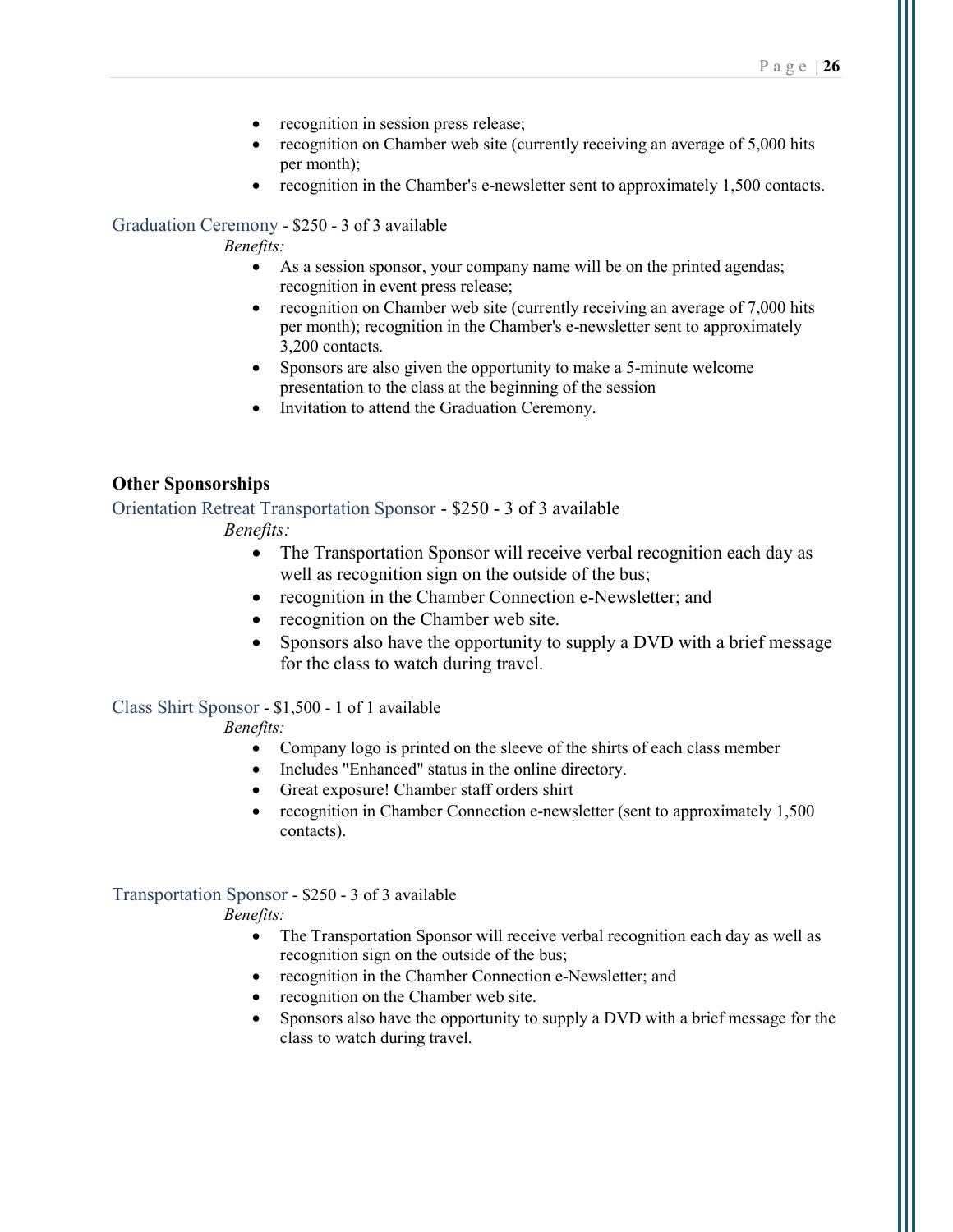### Lone Star Legislative Summit

The Lone Star Legislative Summit is set for April 7-8, 2022. The event brings Washington and Austin to Nacogdoches! Elected officials and state agency representatives are invited to the 2-day event in Nacogdoches. A Legislative Reception is held for all to mix and mingle. The event is promoted throughout the region and approximately 200 individuals attend the above-mentioned activities.

### Presenting Sponsor - \$10,000 - 0 of 1 available

Benefits:

- Receives top billing in advance publicity;
- Top billing on Chamber web site (which receives an average of 5,000 visits per month);
- Top billing in Chamber newsletter (distributed to 1,000 business contacts);
- Recognition in Chamber e-newsletter (sent to 1,500 email addresses) and weekly e-news blast (sent to 300 Ambassadors and volunteers).
- Top billing on materials printed for the event; recognition from the podium during Legislative Reception and top billing on signage at the reception.
- The Chamber and the presenting sponsor will establish the number of complimentary admissions to each of the events.
- Includes "Enhanced" status in the online directory.

### Panel Discussion Sponsor - \$5,000

Benefits:

- Receives top billing with Panel Discussion Title in advance publicity;
- On Chamber web site (which receives an average of 5,000 visits per month);
- In Chamber newsletter (distributed to 1,000 business contacts);
- Recognition in Chamber e-newsletter (sent to 1,500 email addresses) and weekly e-news blast (sent to 300 Ambassadors and volunteers).
- Top billing with Panel Discussion Title on materials printed for the event;
- recognition from the podium during Legislative Reception and top billing on signage at the reception.
- The Chamber and the panel sponsor will establish the number of complimentary admissions to each of the events.
- Includes "Enhanced" status in the online directory.

### Diamond Sponsor - \$2,500 - 10 of 10 available

- Receives recognition in advance publicity;
- on Chamber web site (which receives an average of 5,000 visits per month); in Chamber newsletter (distributed to 1,000 business contacts);
- in Chamber e-newsletter (sent to 1,500 email addresses) and weekly enews blast (sent to 300 Ambassadors and volunteers).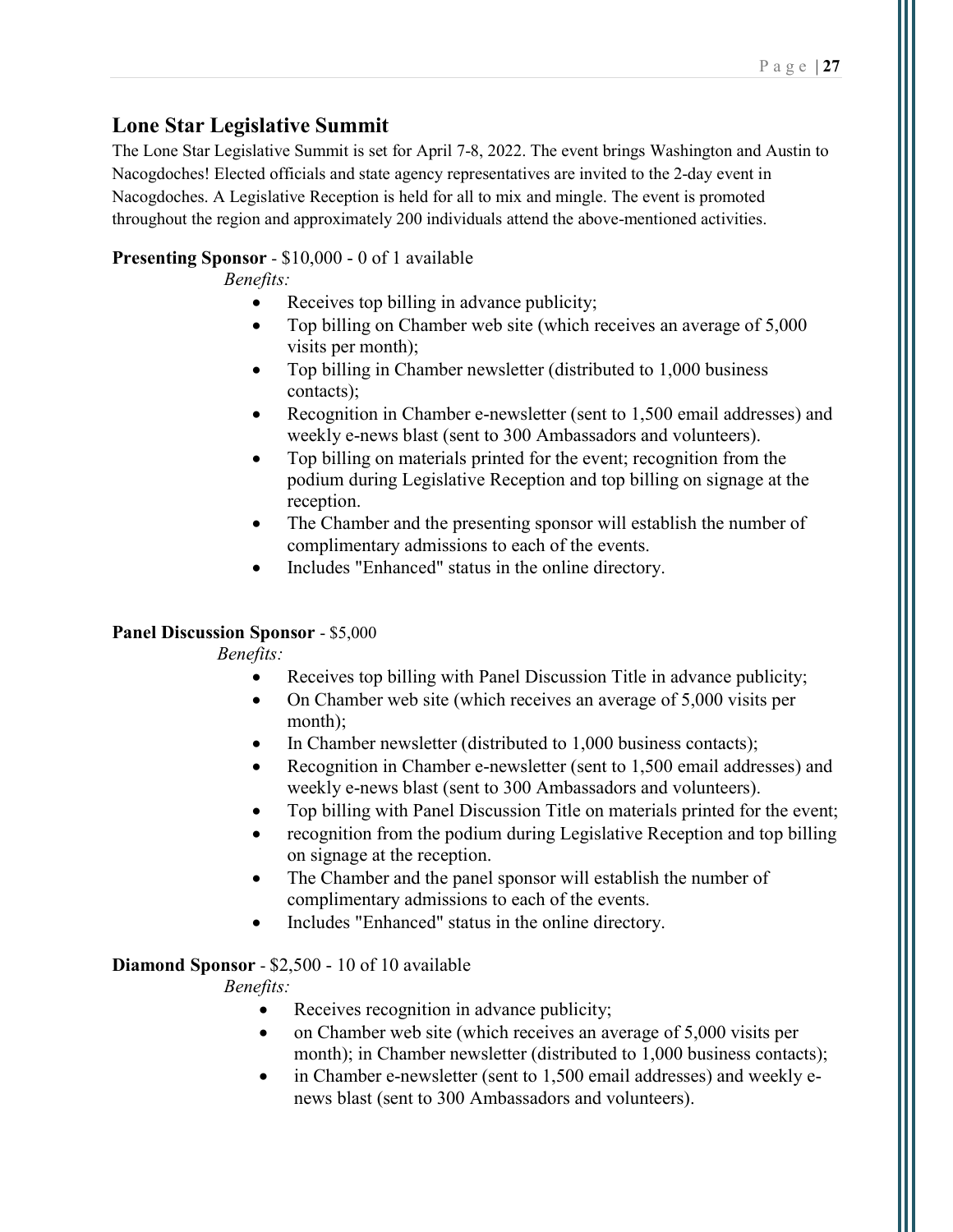- Recognition on materials printed for the event;
- recognition from the podium during Legislative Reception and top billing on signage at the reception.
- Receives twelve  $(12)$  complimentary admissions to the Thursday reception and receives six (6) complimentary admissions to the Friday breakfast and lunch.

#### Platinum Sponsor - \$1,000 - unlimited

Benefits:

- Receives recognition in advance publicity;
- Chamber web site (which receives an average of 5,000 visits per month);
- in Chamber newsletter (distributed to 1,000 business contacts);
- recognition in e-newsletter (sent to 1,500 email addresses) and weekly e-news blast (sent to 300 Ambassadors and volunteers);
- on materials printed for the event; and recognition from the podium during Legislative Reception and on signage at the reception.
- Receives four (4) complimentary admissions to the Thursday reception and receives two (2) complimentary admissions to the Friday breakfast and lunch.

#### Gold Sponsor - \$500 - unlimited

Benefits:

- Receives recognition in advance publicity;
- Chamber web site (which receives an average of 5,000 visits per month);
- in Chamber newsletter (distributed to 1,000 business contacts);
- in e-newsletter (sent to 1,500 email addresses);
- on materials printed for the event;
- and recognition on signage at the reception.
- Receives two (2) complimentary passes to the Thursday reception and one (1) complimentary passes to the Friday breakfast and lunch.

#### Silver Sponsor - \$250 - unlimited

Benefits:

- Receives recognition on Chamber web site (which receives an average of 5,000 visits per month);
- on materials printed for the event; and on signage at the reception.
- Receives one (1) complimentary passes to the Thursday reception and one (1) complimentary passes to the Friday breakfast and lunch.

### Member of the Month Profile

The Member of the Month Profile is a new opportunity to gain exposure for your business in the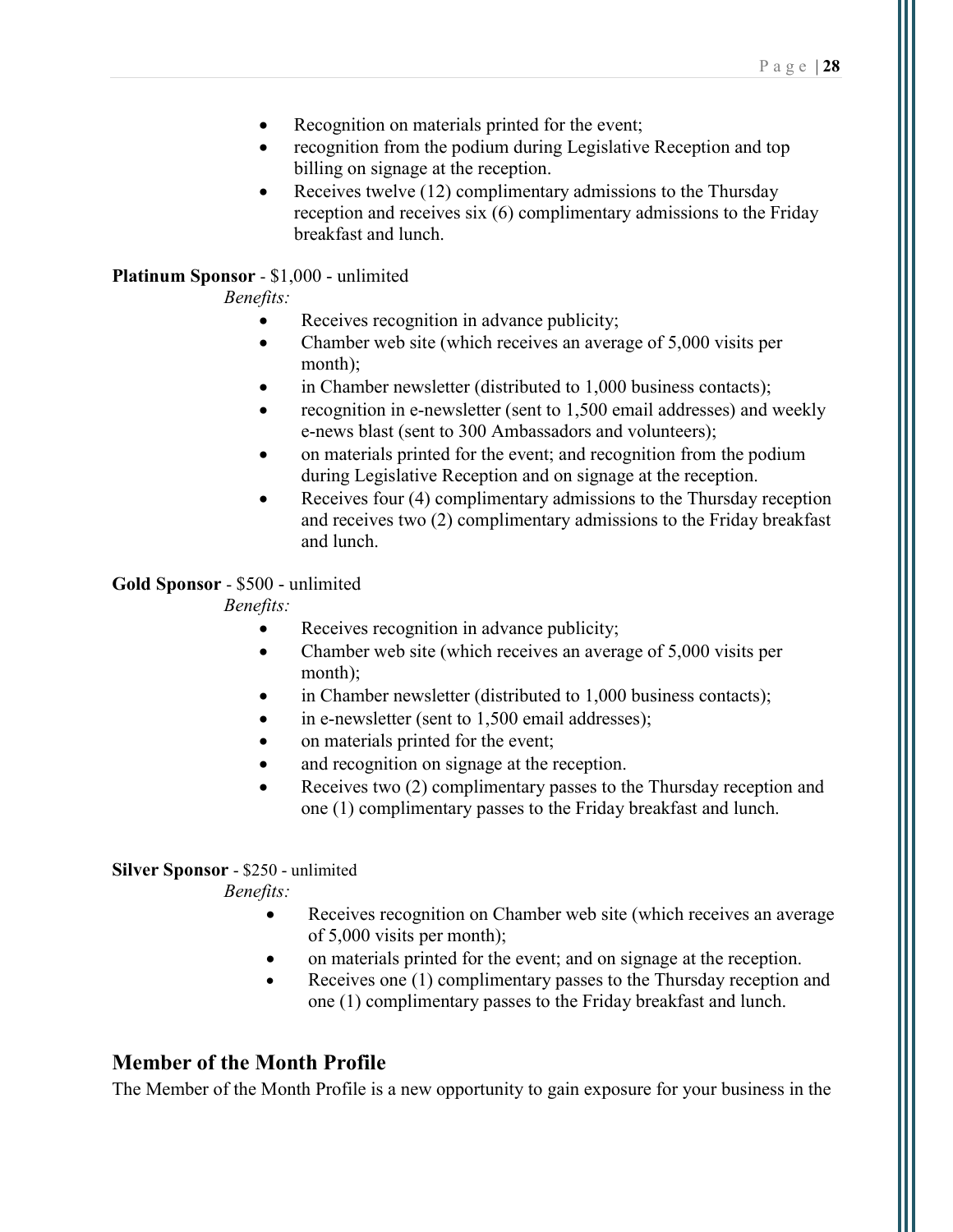Chamber's monthly e-newsletter Chamber Connection and on the web site. Chamber Connection is e-mailed to Chamber members and other area contact lists - approx. 3,200 contacts. The Chamber website receives an average 7,000 visits every month. Every month, the Chamber will publish a feature article and accompanying photograph, provided by the company.

Benefits:

- 200-word article and 2"x3" photo, provided by the sponsor (pending approval of the article and photo by the Chamber President/CEO), in the monthly edition of Chamber Connection e-newsletter and posted online at nacogdoches.org for the month.
- Recognition at Fourth Friday Luncheon.

Member of the Month Profile - \$150/each - 1 available for each month in 2022:

January Member of the Month Profile

February Member of the Month Profile

March Member of the Month Profile

April Member of the Month Profile

May Member of the Month Profile

June Member of the Month Profile

July Member of the Month Profile

August Member of the Month Profile

September Member of the Month Profile

October Member of the Month Profile

November Member of the Month Profile

December Member of the Month Profile

#### Meetings

#### Board Meeting Sponsorship

The Chamber Board of Directors and other invited guests - the most influential leaders in our county - meet monthly to monitor progress on Chamber goals and to examine issues affecting the business community. The Chamber Board typically meets the fourth Tuesday morning of the month. 20-30 individuals attend the monthly meeting.

Benefits:

• Recognition on Chamber web site (which receives an average of 7,000 visits per month), in Chamber newsletter (distributed to 1,000 business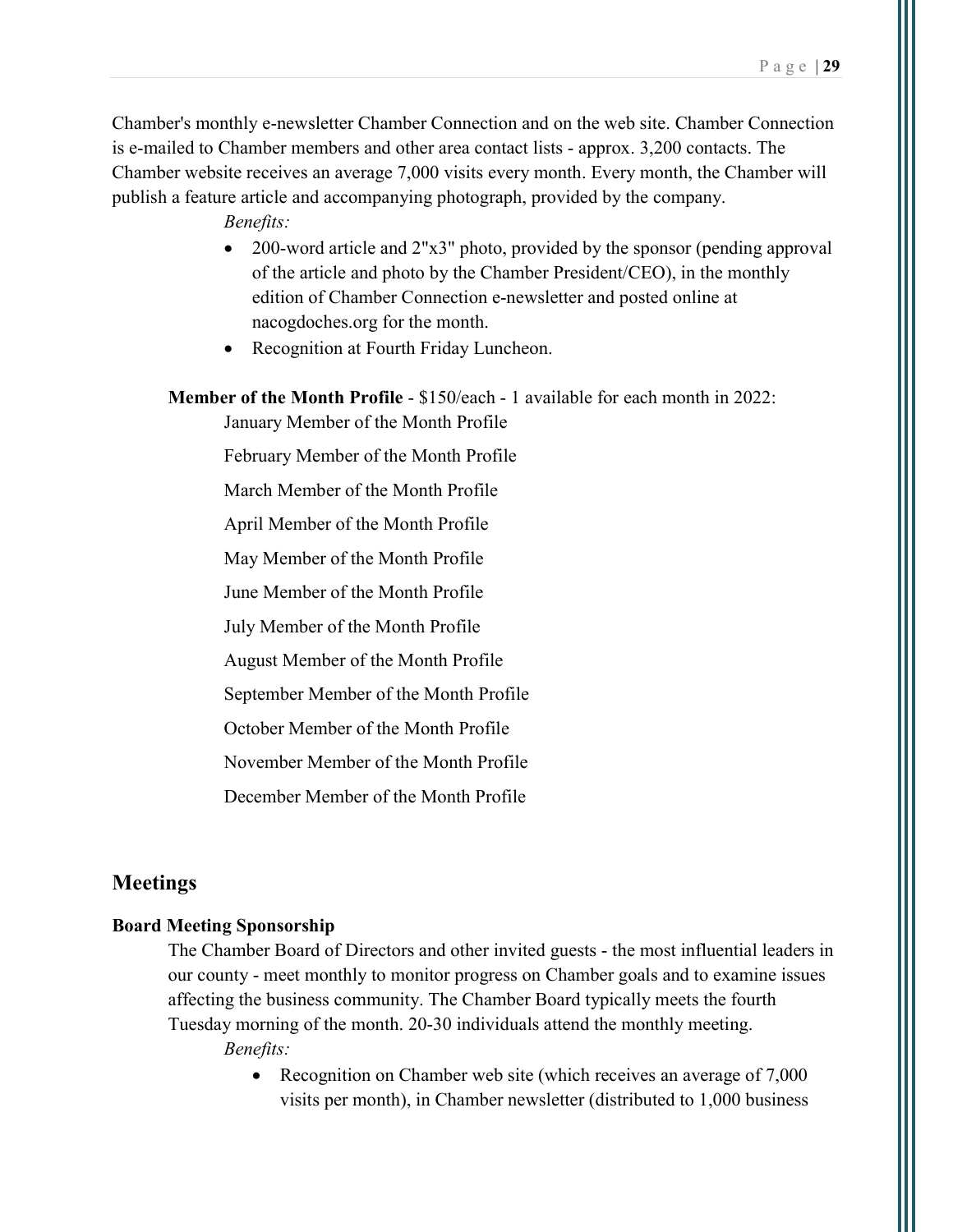contacts); in Chamber e-newsletter (sent to 3,200 contacts);

- on meeting agenda;
- on signage at meeting;
- verbal recognition during the meeting;
- e-mail to Chamber board of directors.

Board Meeting Sponsorship - \$100/each - available for the following in 2022:

| January  | April | July      | October  |
|----------|-------|-----------|----------|
| February | May   | August    | November |
| March    | June  | September | December |

#### Nacogdoches Chamber Community Conference Call

The purpose of this community call is to inform, educate, and share relevant information on what is happening that affects our local businesses and community. Guest speakers have included: U.S. Senator John Cornyn; U.S. Representative Louie Gohmert; State Senator Robert Nichols; State Representative Travis Clardy; the Texas Association of Business President & CEO Jeff Mosley; the US Chamber Director John Gonzales; NMC Health Network's CEO Jeff Patterson; Lufkin/Angelina County Chamber of Commerce President Tara Watson-Watkins; and Sheriff Jason Bridges. The call is held via GoToMeeting. The Nacogdoches Community Conference Call will be the  $1<sup>st</sup>$  and  $3<sup>rd</sup>$ Tuesday at 10 am.

#### Benefits:

- Recognition on Chamber web site (which receives an average of 7,000 visits per month), in Chamber newsletter (distributed to 1,000 business contacts); in Chamber e-newsletter (sent to 3,200 contacts);
- Includes "Enhanced" status in the online directory
- verbal recognition during the meeting;
- recognition in promotional emails

January - March Sponsor - \$1,000 - 2 of 2 available

April - June Sponsor - \$1,000 - 2 of 2 available

July - September Sponsor - \$1,000 - 2 of 2 available

October - December Sponsor - \$1,000 - 2 of 2 available

#### New Resident Packet

The Nacogdoches County Chamber of Commerce serves as the "Welcome to Nacogdoches" gateway. Approximately 300 new resident packets are mailed, delivered to local businesses, and picked up in person by potential newcomers(customers) yearly.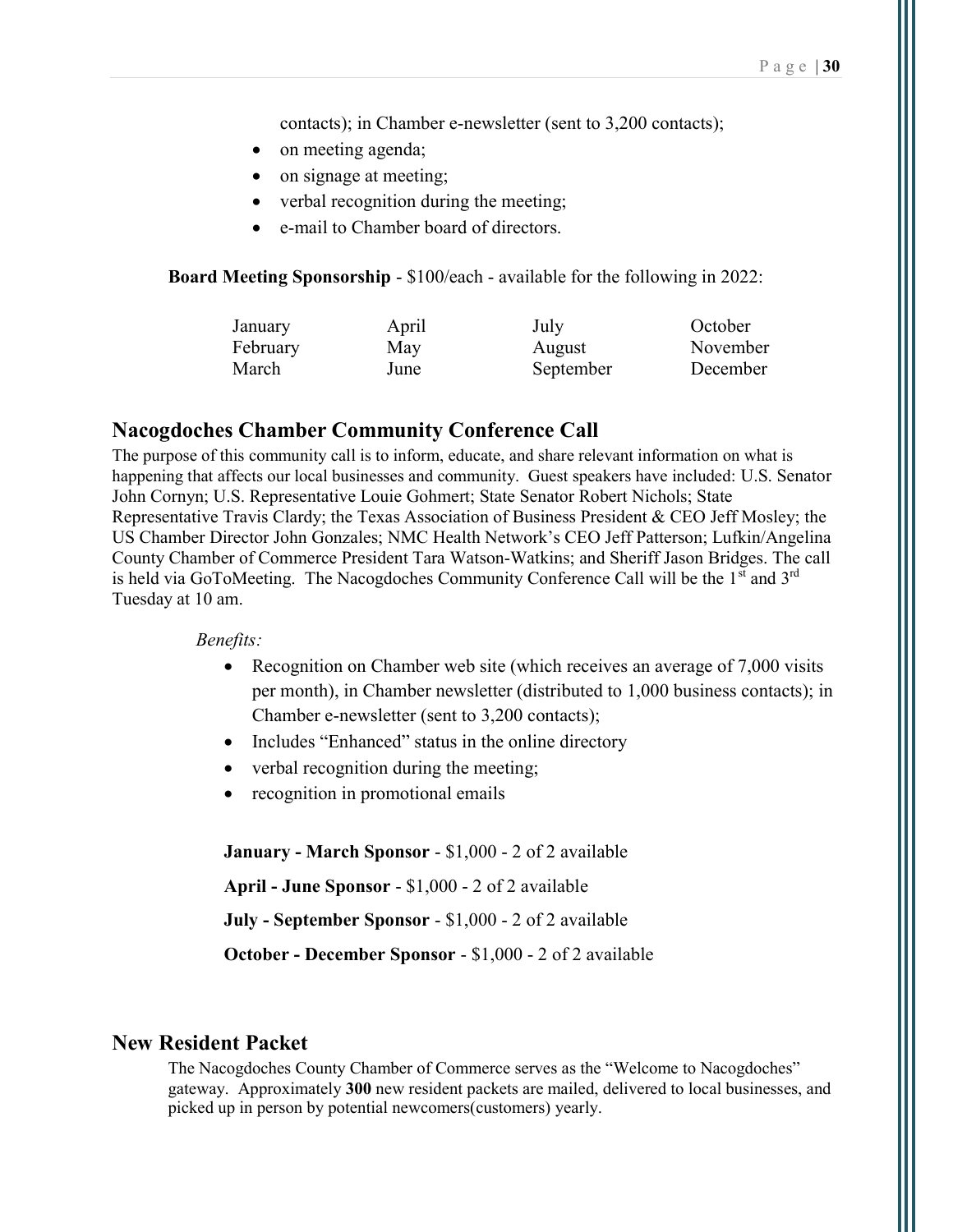#### Gold Sponsor - \$500 - 5 of 5 available

Benefits:

- Have the opportunity to add a promotional item (approved by Chamber President/CEO) and/or flyer to the packets
- Recognized in Thank you email.

### Silver Sponsor - \$250 - 5 of 5 available

#### Benefits:

- Have the opportunity to add business card to the packets
- Recognized in Thank you email.

### Operation Thank You!

The Chamber's annual initiative to personally thank our business members for their support. Volunteers will call Chamber members to assist with the Chamber annual membership survey, to thank members for their continued Chamber support, and have the opportunity to introduce themselves. This two-day event occurs in January.

#### Presenting Sponsor - \$750 - 1 of 1 available

Benefits:

- Have the opportunity to add a promotional item (approved by Chamber President/CEO) and/or flyer to the quarterly mail-out.
- Sponsor will be aligned with the event with naming rights "Operation Thank You presented by (your company name)" and recognized in event publicity.
- Presenting Sponsor's logo and contact information can be printed on Operation Thank You! envelopes.

Gold Sponsor - \$250 - 5 of 5 available

Benefits:

- Have the opportunity to add a promotional item (approved by Chamber President/CEO) and/or flyer to the quarterly mail-out.
- Recognized on Operation Thank You! envelopes.

### Past Chamber Presidents & Chairs

This gathering of Nacogdoches major business executives, present and past, is your opportunity to place your company name in front of this prestigious group. This annual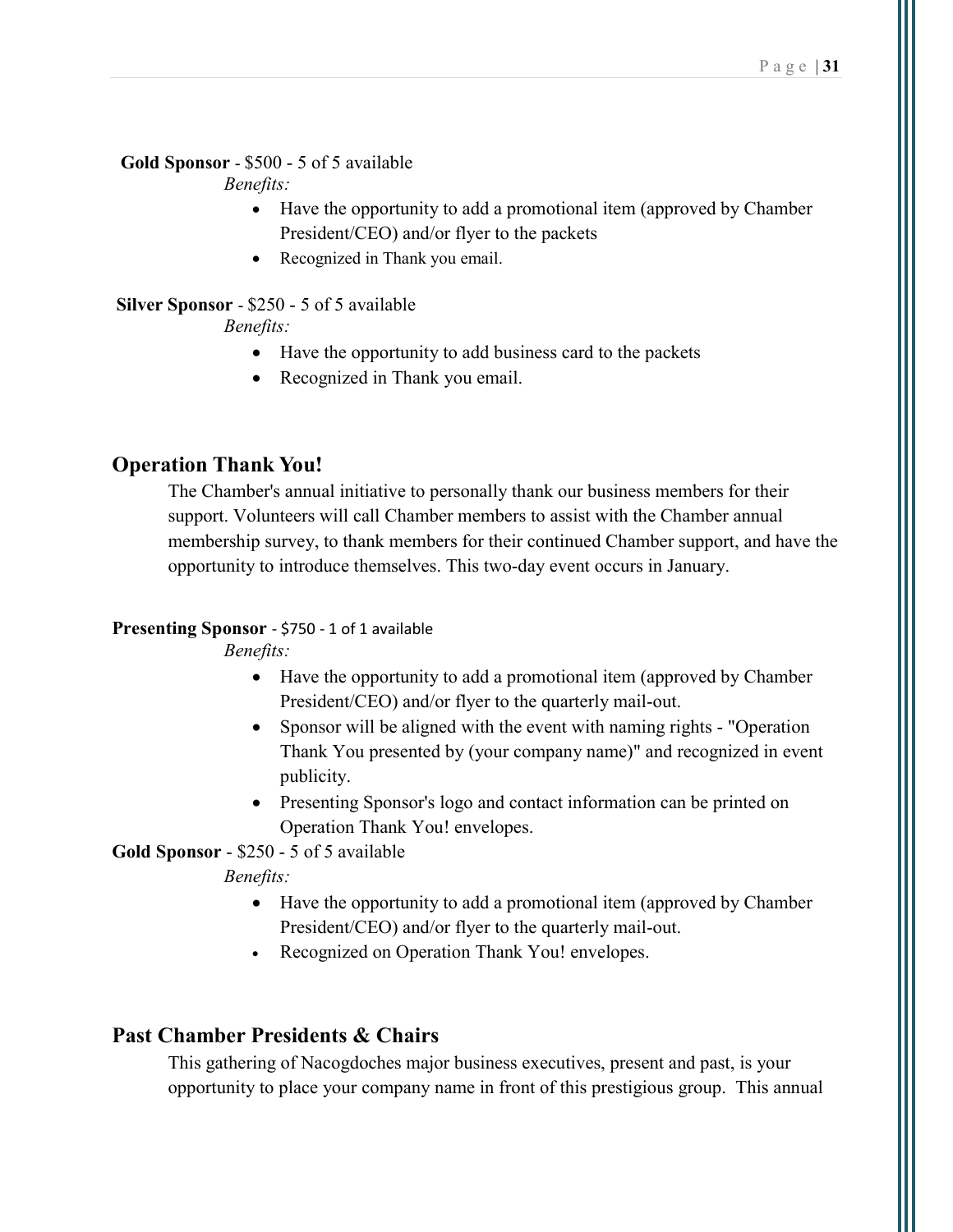event brings all the past Chairmen and Presidents of the Nacogdoches County Chamber of Commerce together to discuss key issues of the day, to be updated on Chamber initiatives, and to receive the Chamber in Review Report. The event is typically held in the spring and is attended by approximately 20 past Chamber board chairs, presidents and current Chamber leaders.

#### Presenting Sponsor - \$750 - 1 of 1 available

Benefits:

- Sponsor's company logo will be on the invitation mailed to all past presidents/chairpersons and the current Chamber chair and vice chairs.
- Sponsor will be recognized at the breakfast as the presenting sponsor verbally and on signage.
- Sponsor's logo will be on the agenda.
- Sponsor may include materials in the packets given to the event guests.

#### Gold Sponsor - \$500 - 4 of 4 available

#### Benefits:

- Sponsor's name will be on the invitation mailed to past presidents/chairpersons and the current Chamber chair and vice chairs.
- Sponsor may include materials in the packets given to the event guests.
- Sponsor's company name will be on the agenda.

#### Silver Sponsor - \$250 - unlimited

#### Benefits:

- Sponsor's company name will be on the invitation mailed to past presidents/chairpersons and the current Chamber chair and vice chairs.
- Sponsor's company name will be on the agenda.

### Public Policy/Advocacy

The Nacogdoches County Chamber of Commerce is committed to supporting our businesses and community through public policy and advocacy. The Chamber has procedures in place to call to action when legislative agendas threaten the viability of Nacogdoches County businesses.

#### Presenting Sponsor - \$3,500 – 1 of 1 available

- Recognition on Chamber web site (which receives an average of 7,000 visits per month), in Chamber newsletter (distributed to 1,000 business contacts); in Chamber e-newsletter (sent to 3,200 contacts);
- Includes "Enhanced" status in the online directory
- verbal recognition during Chamber Board of Directors meeting;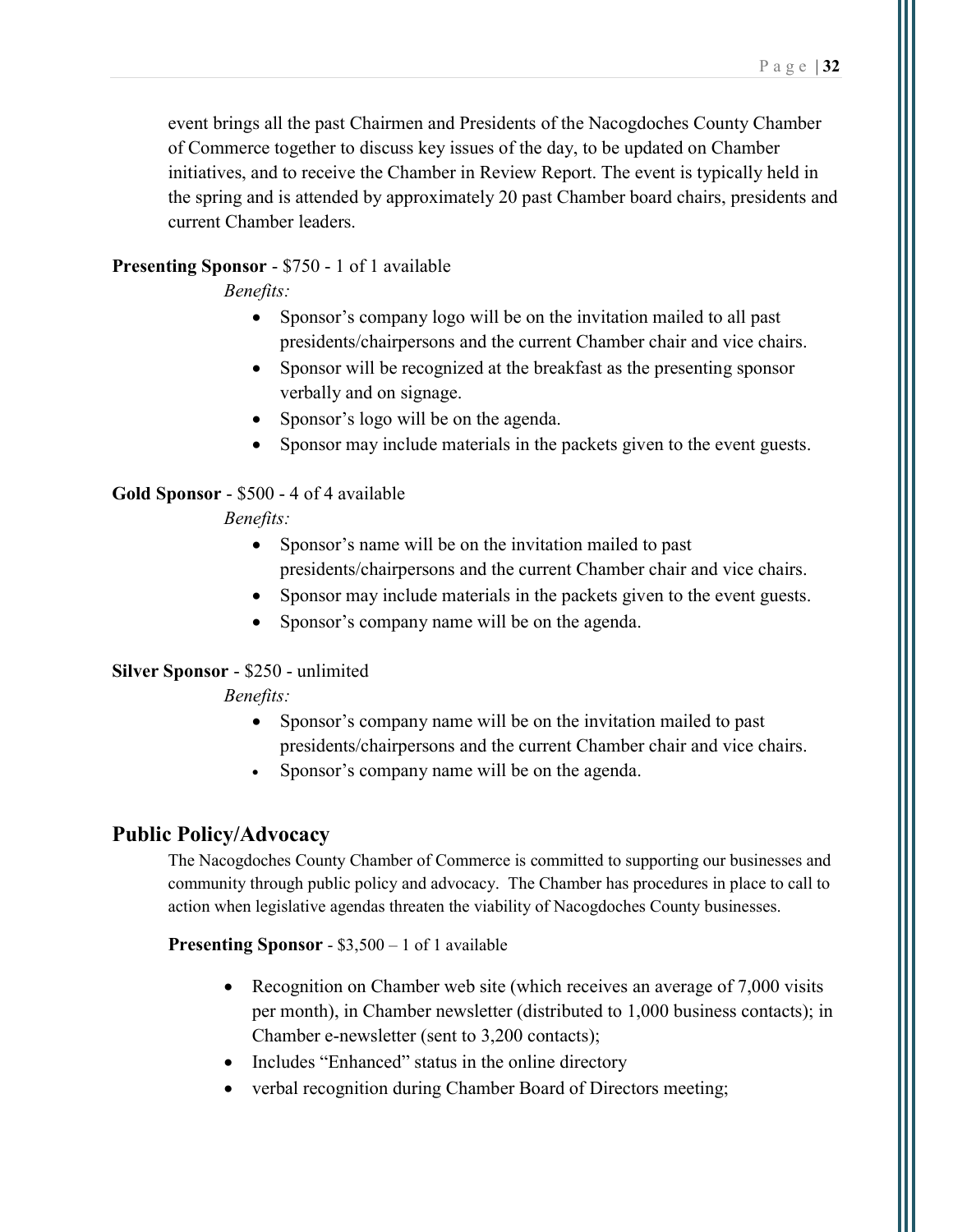- recognition in promotional emails
- opportunity to present issues directly to Executive Committee limited to  $4$ times per year.

#### **Gold Sponsor** -  $$1,500 - 2$  of 2 available

- Recognition on Chamber web site (which receives an average of 7,000 visits per month), in Chamber newsletter (distributed to 1,000 business contacts); in Chamber e-newsletter (sent to 3,200 contacts);
- Includes "Enhanced" status in the online directory
- verbal recognition during Chamber Board of Directors meeting;
- recognition in promotional emails

#### Silver Sponsor - \$750 – 2 of 2 available

- Recognition on Chamber web site (which receives an average of 7,000 visits per month), in Chamber newsletter (distributed to 1,000 business contacts); in Chamber e-newsletter (sent to 3,200 contacts);
- verbal recognition during Chamber Board of Directors meeting;
- recognition in promotional emails

#### Bronze Sponsor - \$500 – unlimited

- Recognition on Chamber web site (which receives an average of 7,000 visits) per month), in Chamber newsletter (distributed to 1,000 business contacts); in Chamber e-newsletter (sent to 3,200 contacts);
- recognition in promotional emails

### Quarterly Mailing Packet

The Chamber mails a packet of valuable information to members. These packets serve a multitude of purposes in our day-to-day operations and include the Chamber News newsletter, a calendar of Chamber events, registration forms and insert fliers from our members. A sponsor would receive excellent exposure on the back of the envelope. Benefits:

- Logo on the back of the packet envelopes and insertion of approved business flyer or brochure (provided by sponsor business) in each month's mailing packet.
- Sponsor is responsible for ad copy printing cost.
- Includes "Enhanced" status in the online directory.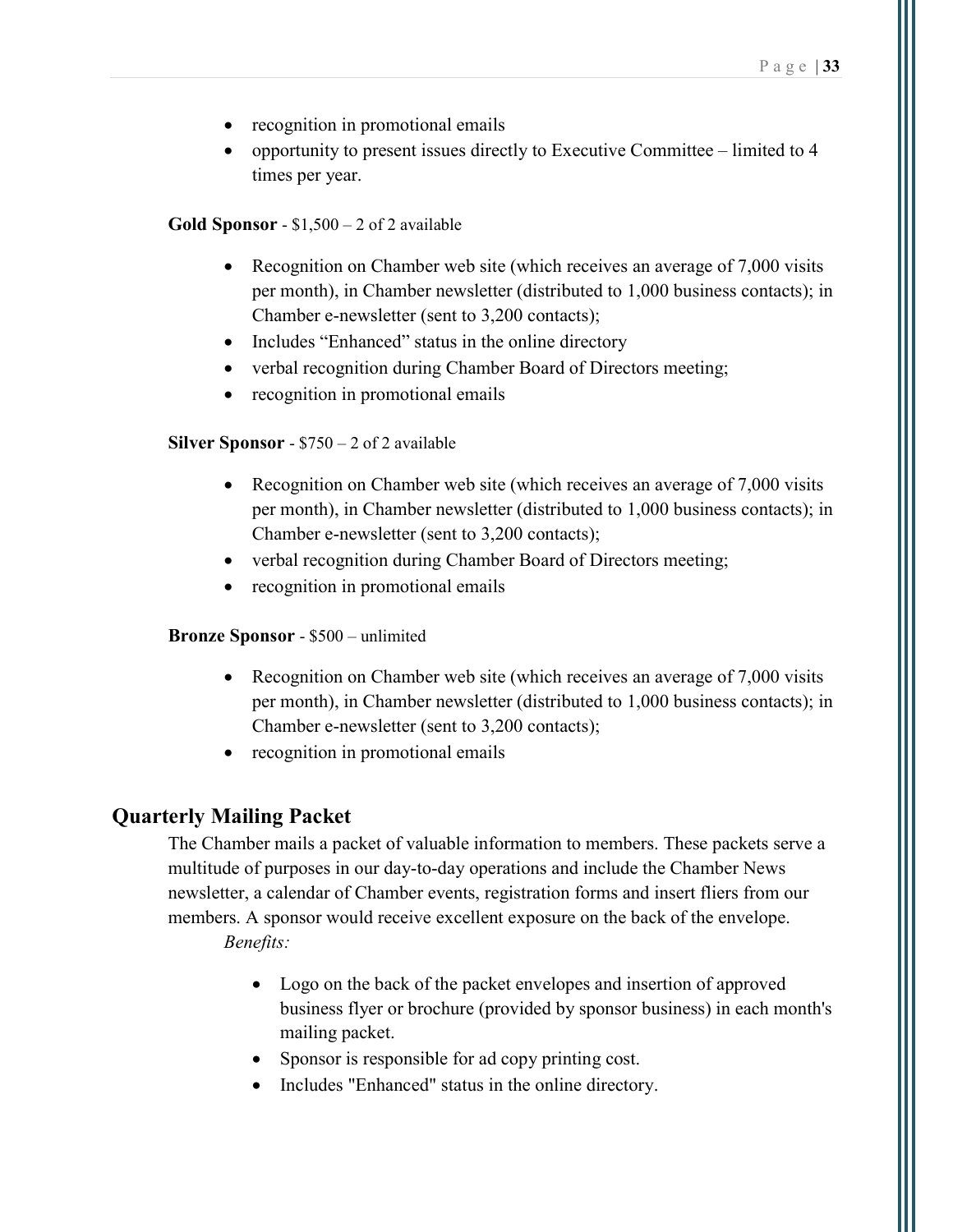January Sponsor - \$500 - 2 of 2 available April Sponsor - \$500 - 2 of 2 available July Sponsor - \$500 - 2 of 2 available October Sponsor - \$500 - 2 of 2 available

#### Texas Blueberry Festival

presented by Tipton Ford

The Texas Blueberry Festival presented by Tipton Ford is a major event in the East Texas area, and is a state-sanctioned festival held 8 a.m. to 4 p.m. in downtown Nacogdoches on the second Saturday of June. The event draws approximately 20,000 attendees. The festival offers fresh blueberries for sale or a ride to pick your own from a Nacogdoches blueberry farm, blueberry treats, live entertainment on three stages, a car show, tons of vendors, and much, much, more. It's a day of blueberry-sweet, family-friendly fun.

#### Blue Diamond Sponsor - \$7,500 - 1 of 1 available

- Sponsor receives recognition in advance publicity; in print promotion; recognition on Chamber web site (which receives an average of 7,000 visits per month); in Chamber newsletter (distributed to 1,000 business contacts); in e-newsletter (sent to 3,200 email addresses); weekly e-news blast (sent to 300 Ambassadors and volunteers); links on the Texas Blueberry Festival web site
- Geofencing/targeting City wide targeted ads, East Texas event targeting, targeted social media ads, YouTube video ads, demographic and behavior ad targeting, and location based geofencing. Plus, receive a report with documented reach results after the campaign ends.
- 4 Texas Blueberry Festival commemorative T-shirts;
- 2 framed Texas Blueberry Festival Commemorative posters.
- At the festival: sponsor receives recognition on event brochure; 10'x20' booth space;
- Banners on each entertainment stage and in Festival Park (the grassy, shady park area just south of the brick streets – where most of the children's activities are held);
- Recognition on event brochure
- Recognition in Thank You advertisement that will run after the event.
- Includes "Enhanced" status in the online directory.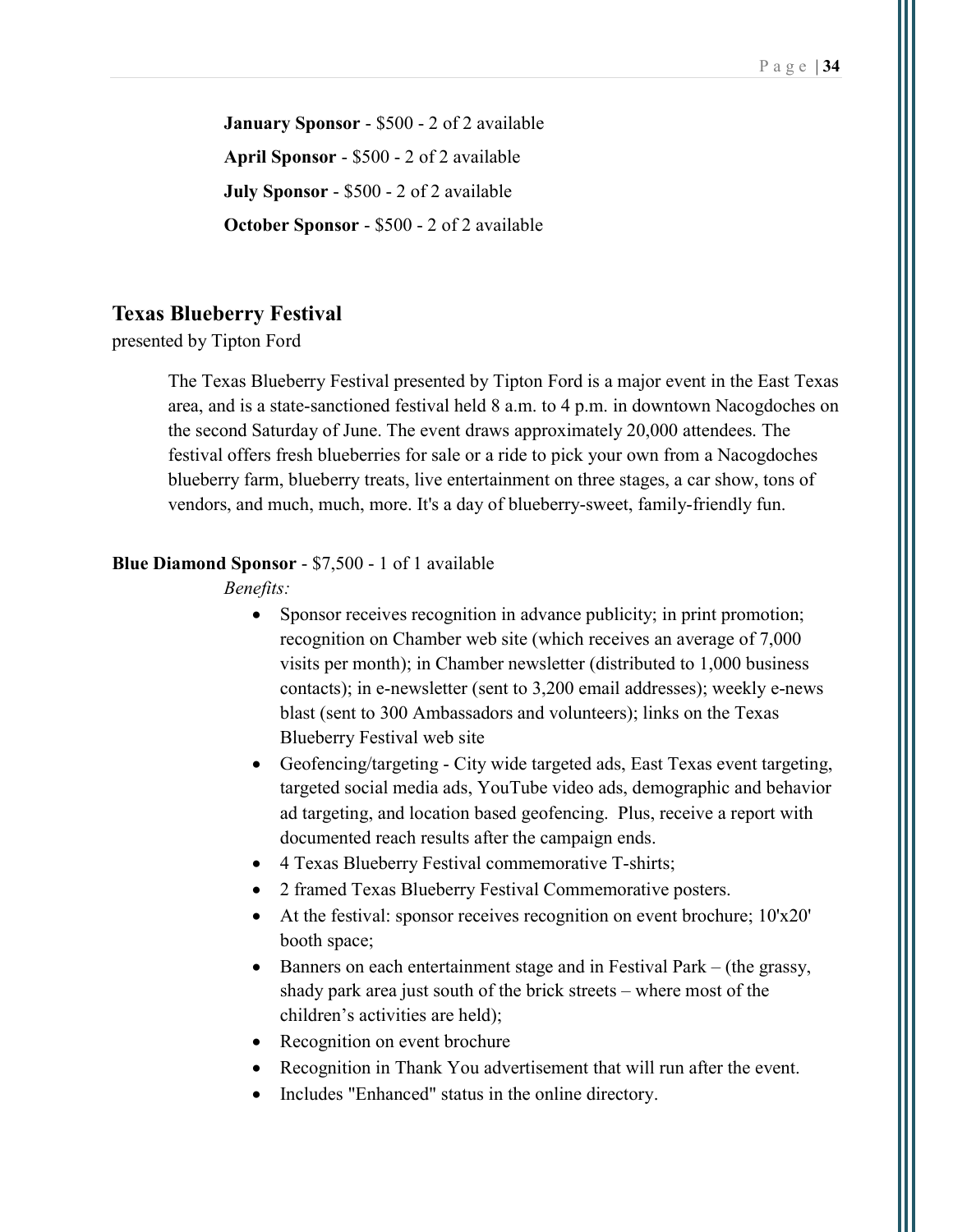### Blue Sapphire Sponsor - \$5,000 - 2 of 2 available

Benefits:

- Sponsor receives recognition in advance publicity; in print promotion; recognition on Chamber web site (which receives an average of 7,000 visits per month); in Chamber newsletter (distributed to 1,000 business contacts); in e-newsletter (sent to 3,200 email addresses); weekly e-news blast (sent to 300 Ambassadors and volunteers); links on the Texas Blueberry Festival web site
- Geofencing/targeting City wide targeted ads, East Texas event targeting, targeted social media ads, YouTube video ads, demographic and behavior ad targeting, and location based geofencing. Plus, receive a report with documented reach results after the campaign ends.
- 3 Texas Blueberry Festival commemorative T-shirts;
- 1 framed Texas Blueberry Festival Commemorative poster.
- At the festival: sponsor receives recognition on event brochure; 10'x20' booth space; and signage at the festival.
- Recognition in Thank You advertisement that will run after the event.
- Includes "Enhanced" status in the online directory.

### Blue Topaz - \$2,500 - 4 of 4 available

Benefits:

- Sponsor receives recognition in advance publicity; on Chamber web site (which receives an average of 7,000 visits per month); in Chamber newsletter (distributed to 1,000 business contacts); in e-newsletter (sent to 3,200 email addresses); links on the Texas Blueberry Festival web site;
- Geofencing/targeting City wide targeted ads, East Texas event targeting, targeted social media ads, YouTube video ads, demographic and behavior ad targeting, and location based geofencing. Plus, receive a report with documented reach results after the campaign ends.
- 2 Texas Blueberry Festival commemorative T-shirts;
- 1 Texas Blueberry Festival Commemorative poster.
- At the festival: sponsor receives recognition on event brochure; 10'x10' booth space; and signage at the festival.
- Recognition in Thank You advertisement that will run after the event.
- Includes "Enhanced" status in the online directory.

### Blue Ribbon Sponsor - \$1,000 - 12 of 12 available

Benefits:

• Sponsor receives recognition on Chamber web site (which receives an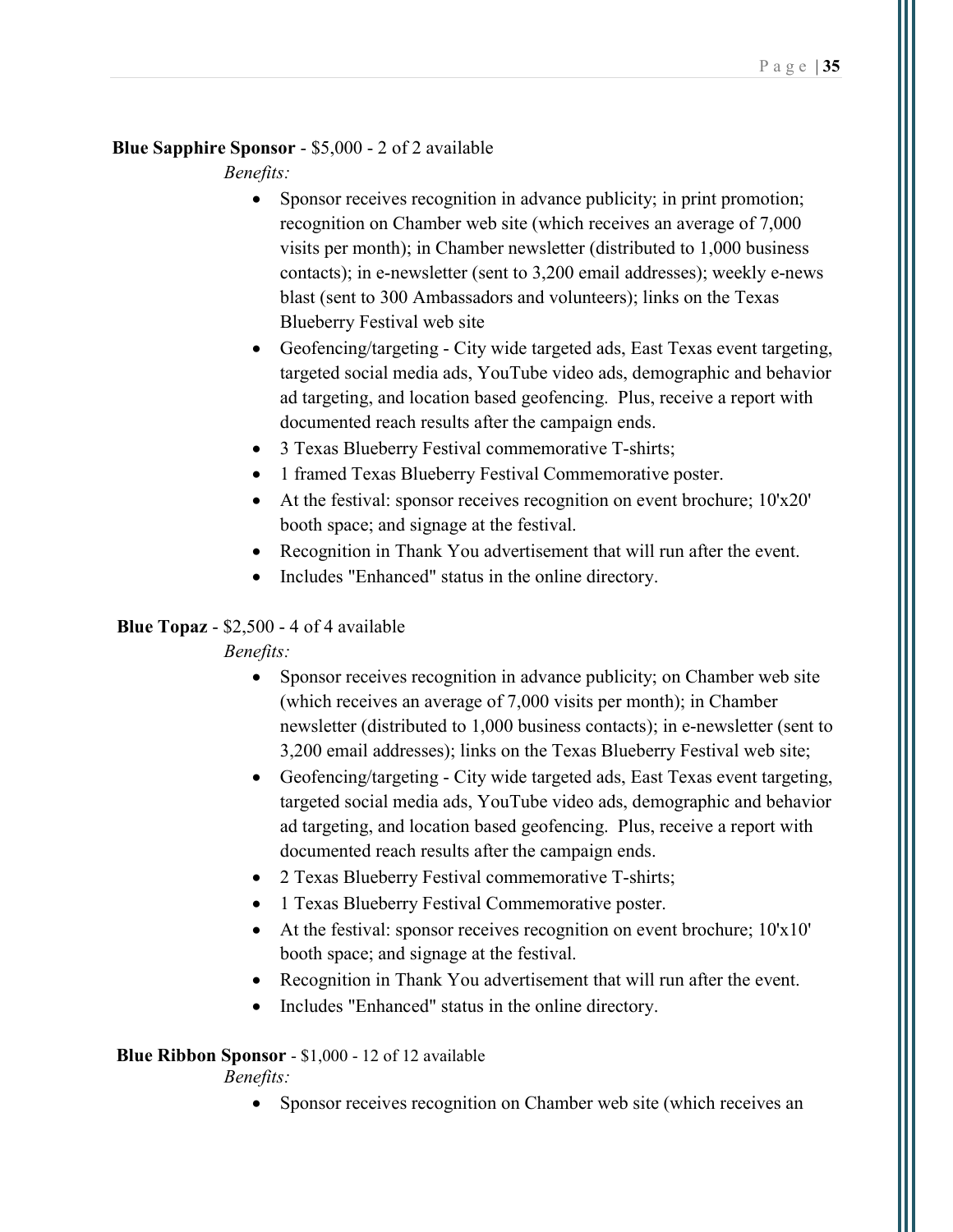average of 7,000 visits per month); in Chamber newsletter (distributed to 1,000 business contacts); in e-newsletter (sent to 3,200 email addresses); links on the Texas Blueberry Festival web site;

- 1 Texas Blueberry Festival commemorative T-shirt;
- 1 Texas Blueberry Festival Commemorative poster.
- At the festival: sponsor receives recognition on event brochure; and signage at the festival.
- Recognition in Thank You advertisement that will run after the event.
- Includes "Enhanced" status in the online directory.

#### Blue Sky Sponsor - \$500 - unlimited

#### Benefits:

- Sponsor receives recognition on Chamber web site (which receives an average of 7,000 visits per month); in Chamber newsletter (distributed to 1,000 business contacts); in e-newsletter (sent to 3,200 email addresses); links on the Texas Blueberry Festival web site.
- At the festival: sponsor receives recognition on event brochure; and signage at the festival.
- Recognition in Thank You advertisement that will run after the event.

### Blue True - \$250 - unlimited

Benefits:

- Sponsor receives recognition on Chamber web site (which receives an average of 7,000 visits per month); in e-newsletter (sent to 3,200 email addresses); links on the Texas Blueberry Festival web site.
- At the festival: sponsor receives recognition on event brochure.
- Recognition in Thank You advertisement that will run after the event.

#### Vendor Shuttle Sponsor - \$500 - 4 of 4 available

- Sponsor receives recognition on Chamber web site (which receives an average of 7,000 visits per month); in e-newsletter (sent to 3,200 email addresses); weekly e-news blast (sent to 300 Ambassadors and volunteers); links on the Texas Blueberry Festival web site.
- At the festival from 5 to 7:30 a.m. and from 4 to 7 p.m., sponsor may shuttle vendors to and from festival and may display signage and promotional material in own shuttle vehicle or work with Chamber President and festival organizers to secure shuttle vehicle. Additional shuttle service during the festival may be an option.
- Recognition in Thank You advertisement that will run after the event